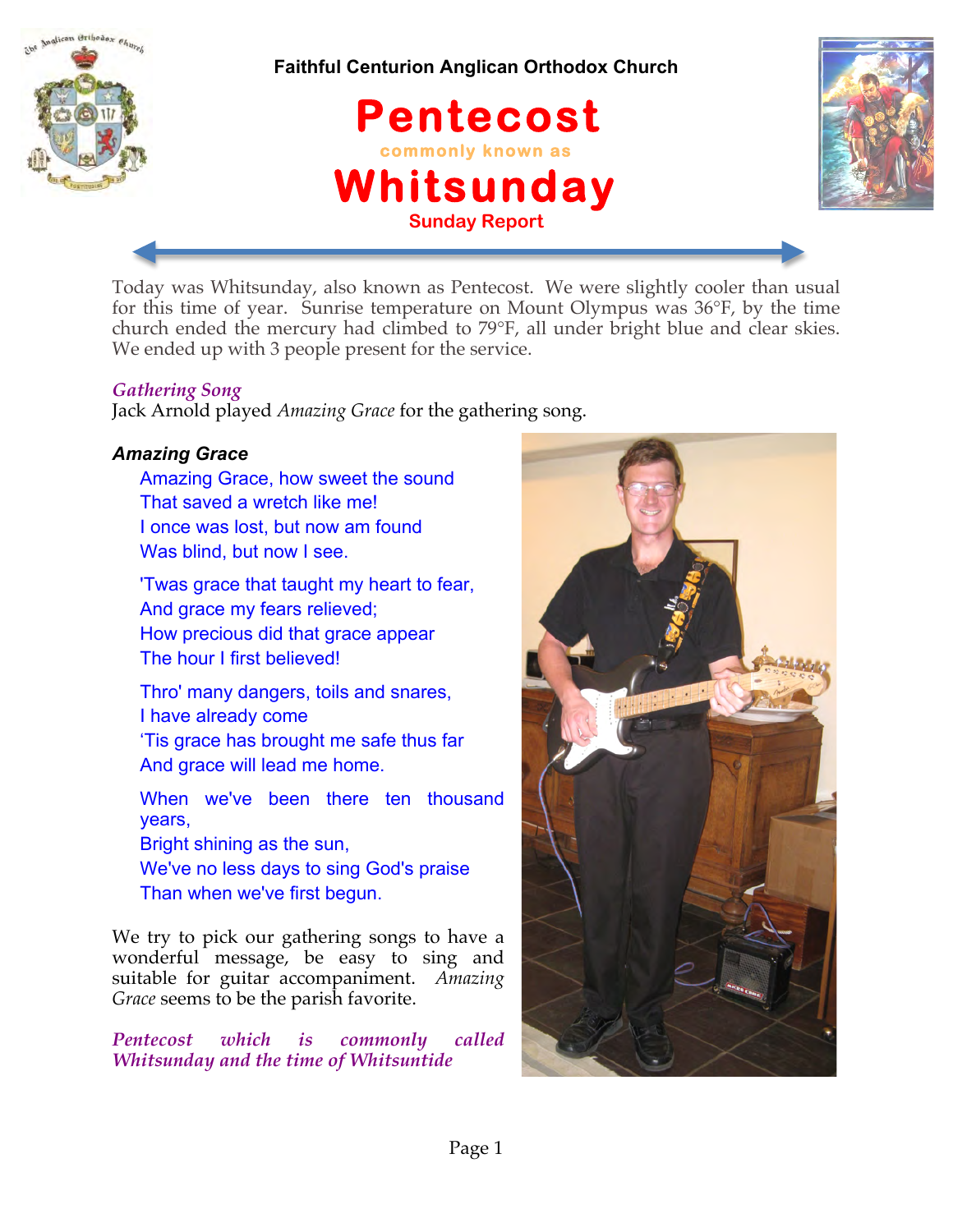The octave (8 days) following Whitsunday. In the Book of Common Prayer, the Monday

and Tuesday after Whitsunday are Red Letter days, so called because days provided with a proper Collect (prayer), Epistle, and Gospel were marked in the calendar in red ink. "Whitsuntide" (formerly also spelled "Whitsontide") or "Whitsun Week" is derived from Middle English whitsonday, from Old English hwita sunnandæg, "White Sunday", in reference to the white ceremonial robes formally worn on this day.



Whitsunday marks the Feast of the Descent of the Holy Spirit

upon the Apostles on the 50th day after Easter. It ranks, after Easter, as the second festival of the Church. In the West, the Vigil of Pentecost soon became a secondary date for baptisms, with a ceremony resembling the Paschal Vigil Service. (Pentecost is the Greek name for the Jewish Feast of Weeks, which falls on the 50th day after Passover.) As the Holy Spirit descended on the Apostles on this day (Acts 2: 1), the name was applied to the Christian feast celebrating this event, popularly called "Whitsunday".

# **Memorial Day**

Tomorrow is Memorial Day, a day set aside to remember those members of our Armed Forces who made the ultimate sacrifice, without whose sacrifice we would not be free.



# *Memorial Days*<sup>1</sup> *.*

**ALMIGHTY** God, our heavenly Father, in whose hands are the living and the dead; We give thee thanks for all those thy servants who have laid down their lives in the service of our country. Grant to them thy mercy and the light of thy presence, that the good work which thou hast begun in them may be perfected; through Jesus Christ thy Son our Lord. *Amen*.

Our country is free today because when our freedom has been threatened by those who would overturn our way of life, patriots stepped forward to take action against our

 <sup>1</sup> From the *Book of Common Prayer* page 42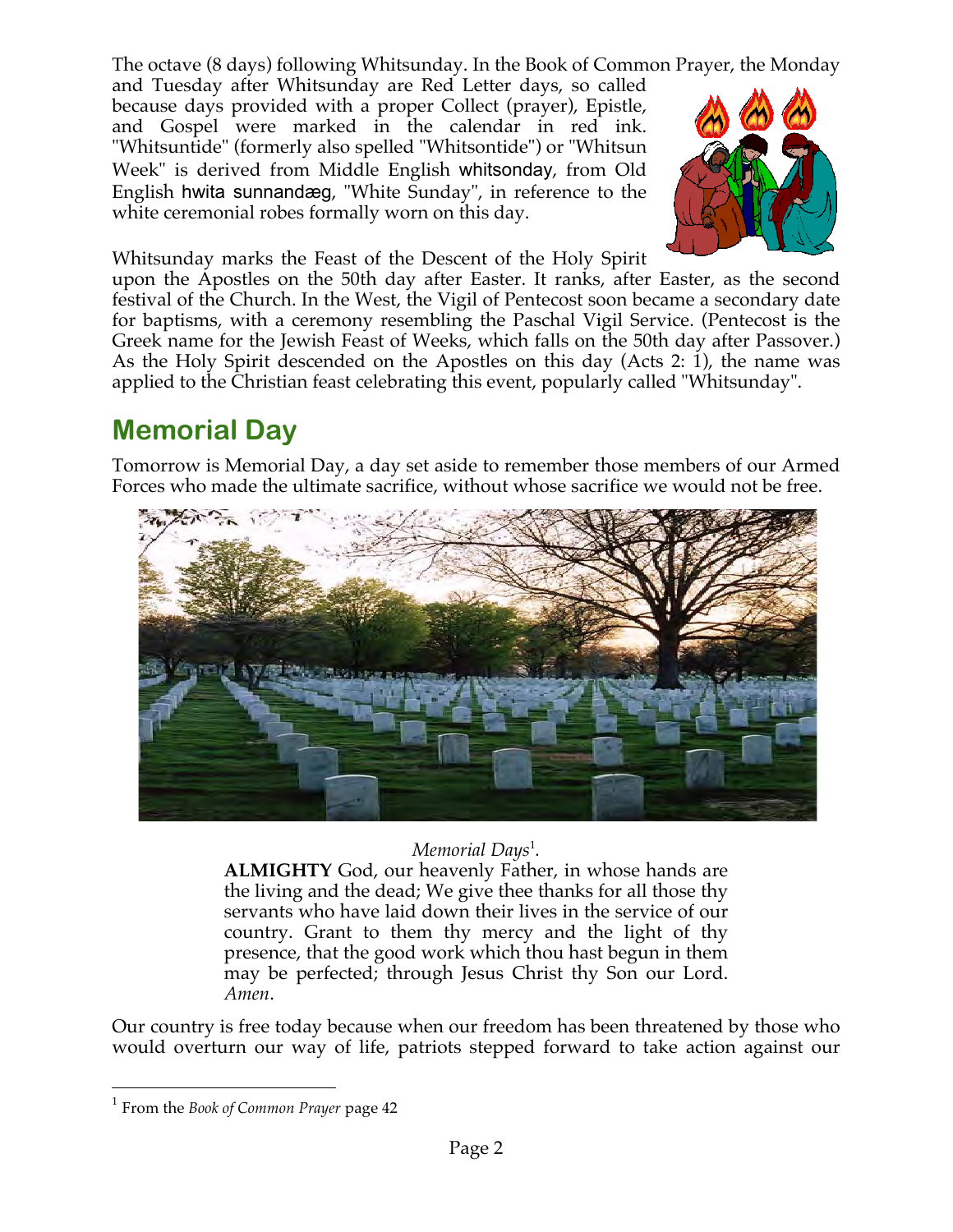country's foes. They put their lives on the line that we might be free. Tomorrow on Memorial Day, we remember those whose lives were given, whose families paid the price for our freedom today. They did not give their lives for anything but freedom. If you ascribe their motives to other motives, you do so at your own peril.

Hundreds of thousands have given their future for ours. Charge your glass, raise it high. Drink to them. Give thanks to God for their patriotism and steadfast courage.

# *Propers*

Each Sunday there are Propers: special prayers and readings from the Bible. There is a Collect for the Day; that is a single thought prayer, most written either before the refounding of the Church of England in the 1540s or written by Bishop Thomas Cranmer, the first Archbishop of Canterbury after the re-founding.

The Collect for the Day is to be read on Sunday and during Morning and Evening Prayer until the next Sunday. The Epistle is normally a reading from one of the various Epistles, or letters, in the New Testament. The Gospel is a reading from one of the Holy Gospels, Matthew, Mark, Luke and John. The Collect is said by the minister as a prayer, the Epistle can be read by either a designated reader (as we do in our church) or by one of the ministers and the Holy Gospel, which during the service in our church is read by an ordained minister or our Deacon Striker.

The propers are the same each year, except if a Red Letter Feast, that is one with propers in the prayerbook, falls on a Sunday, then those propers are to be read instead, except in a White Season, where it is put off. Red Letter Feasts, so called because in the Altar Prayerbooks the titles are in red, are special days. Most of the Red Letter Feasts are dedicated to early saints instrumental in the development of the church, others to special events. Some days are particularly special and the Collect for that day is to be used for an octave (eight days) or an entire season, like Advent or Lent.

The Propers for today are found on Page 180-181, with the Collect first:

# Pentecost, commonly called Whitsunday.

*The Collect.*

 **GOD**, who as at this time didst teach the hearts of thy faithful people, by sending **O** GOD, who as at this time didst teach the hearts of thy faithful people, by sending to them the light of thy Holy Spirit; Grant us by the same Spirit to have a right judgment in all things, and evermore to rejoice in his holy comfort; through the merits of Christ Jesus our Saviour, who liveth and reigneth with thee, in the unity of the same Spirit, one God, world without end. *Amen.*

¶ This Collect is to be said daily throughout Whitsun Week.

Dru Arnold read this morning's Epistle, which written in the Second Chapter of the

Acts of the Apostles beginning at the First Verse, which consisted primarily of a listing of all the countries and regions surrounding Jerusalem, or at least the hardest to pronounce ones, and a description of the actions of the Apostles when the Holy Ghost came upon them. But, you will also notice that the coming of the Holy Ghost demonstrated the universality of The Word, for when they spoke in tongues, The Word spoke to each in their own language. The Word was not some stranger's language, but their very own!

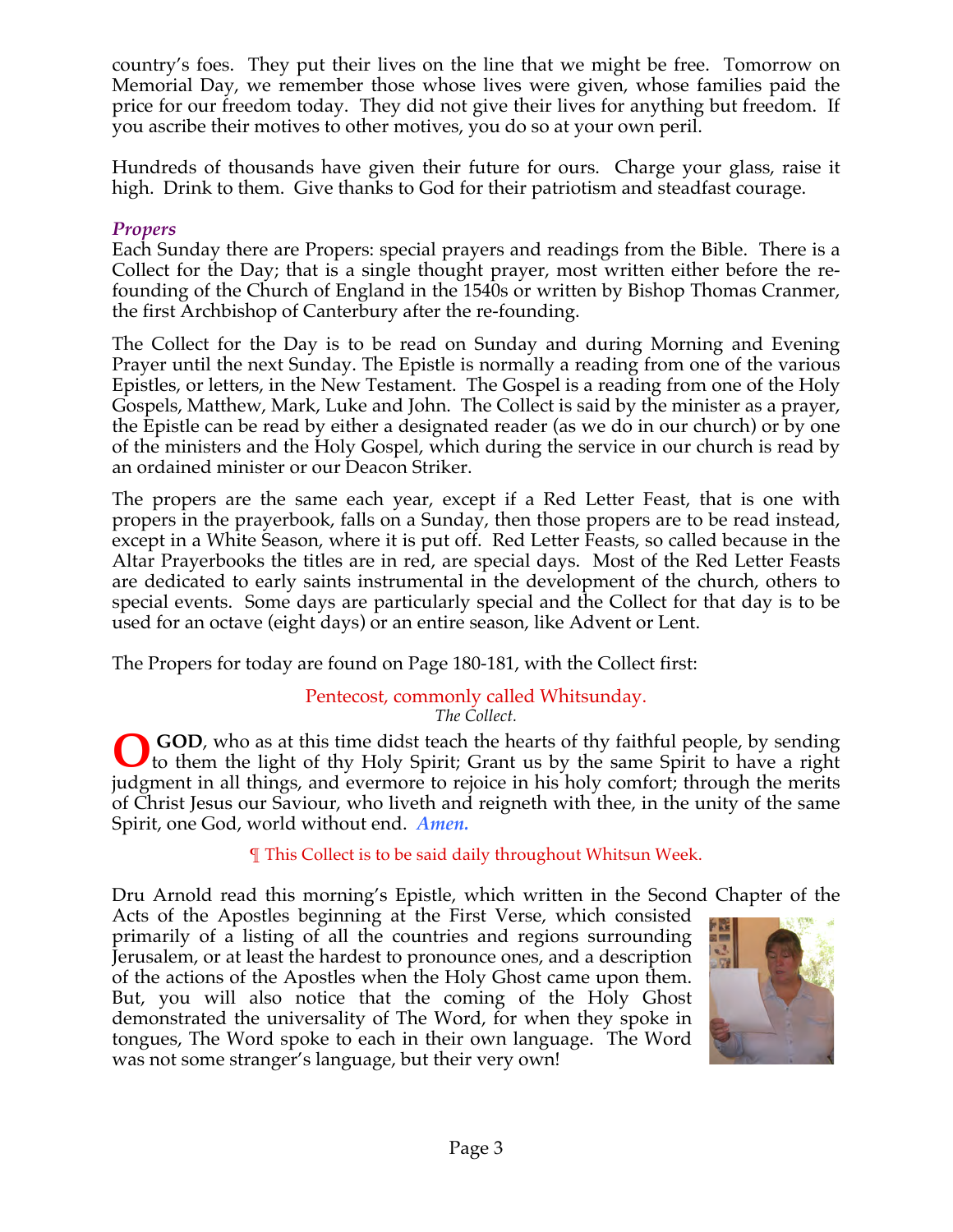**THEN** the day of Pentecost was fully come, they were all with one accord in one place. And suddenly there came a sound from heaven as of a rushing mighty wind, and it filled all the house where they were sitting. And there WHEN the day of Pentecost was fully come, they were all with one accord in one place. And suddenly there came a sound from heaven as of a rushing mighty wind, and it filled all the house where they were sitting. And there they were all filled with the Holy Ghost, and began to speak with other tongues, as the Spirit gave them utterance. And there were dwelling at Jerusalem Jews, devout men, out of every nation under heaven. Now when this was noised abroad, the multitude came together, and were confounded, because that every man heard them speak in his own language. And they were all amazed and marvelled, saying one to another, Behold, are not all these which speak Galilæans? And how hear we every man in our own tongue, wherein we were born? Parthians, and Medes, and Elamites, and the dwellers in Mesopotamia, and in Judæa, and Cappadocia, in Pontus, and Asia, Phrygia, and Pamphylia, in Egypt, and in the parts of Libya about Cyrene, and strangers of Rome, Jews and proselytes, Cretes and Arabians, we do hear them speak in our tongues the wonderful works of God.

Deacon Striker Jack Arnold read today's Gospel which was written in the Fourteenth

Chapter of the Gospel according to Saint John beginning at the Fifteenth Verse:

**ESUS** said unto his disciples, If ye love me, keep my commandments. And I will pray the Father, **TESUS** said unto his disciples, If ye love me, keep my commandments. And I will pray the Father, and he shall give you another Comforter, that he may abide with you for ever; even the Spirit of truth; whom the world cannot receive, because it seeth him not, neither knoweth him: but ye know him; for he dwelleth with you, and shall be in you. I will not leave you comfortless: I will come to you. Yet a little while, and the world seeth me no more; but ye see me: because I live, ye shall live also. At that day ye shall know that I am in my Father, and ye in me, and I in you. He that hath my commandments, and keepeth them, he it is that loveth me: and he that loveth me shall be loved of my Father, and I will love him, and will manifest myself to him. Judas saith unto him, not Iscariot,



Lord, how is it that thou wilt manifest thyself unto us, and not unto the world? Jesus answered and said unto him, If a man love me, he will keep my words; and my Father will love him, and we will come unto him, and make our abode with him. He that loveth me not keepeth not my sayings: and the word which ye hear is not mine, but the Father's which sent me. These things have I spoken unto you, being yet present with you. But the Comforter, which is the Holy Ghost, whom the Father will send in my name, he shall teach you all things, and bring all things to your remembrance, whatsoever I have said unto you. Peace I leave with you, my peace I give unto you: not as the world giveth, give I unto you. Let not your heart be troubled, neither let it be afraid. Ye have heard how I said unto you, I go away, and come again unto you. If ye loved me, ye would rejoice, because I said, I go unto the Father: for my Father is greater than I. And now I have told you before it come to pass, that, when it is come to pass, ye might believe. Hereafter I will not talk much with you: for the prince of this world cometh, and hath nothing in me. But that the world may know that I love the Father; and as the Father gave me commandment, even so I do.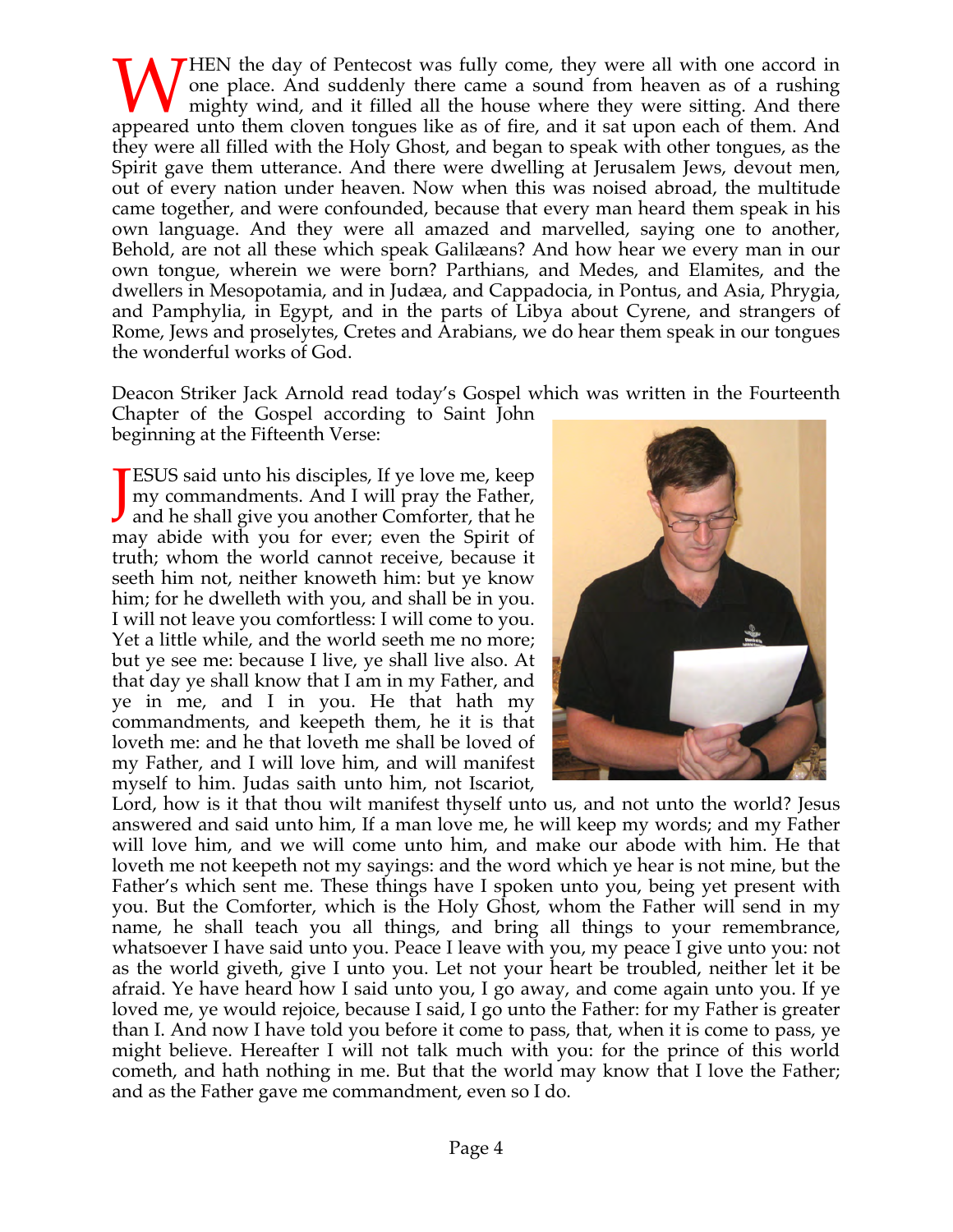# *Sermon – Time and Action - The Third God Guy*

Today's sermon brought the Collect, Epistle and Gospel together and is partly contained in the forewords above.



Consider these words from the Collect:

… sending to them the light of thy Holy Spirit; Grant us by the same Spirit to have a right judgment in all things, and evermore to rejoice in his holy comfort …

When Jesus left on Ascension Day, we lost a teacher here on earth. We still have Him as Redeemer and Savior, but what to do for understanding? In response to His departure, God sent us the Holy Ghost.

Who is this Holy Ghost?

We worship the One True God, a triune God, that is Three in One; Father, Son and Holy

Ghost. Most people have no trouble understanding the concept of God the Father, Christians seem to get God the Son, but many seem to have a bit of difficulty with the Holy Ghost.

The Holy Ghost has been there since the beginning, He breathed life into the world, yet His actions seemed to be sporadic until Pentecost.

Well, today is Pentecost, the time one normally thinks of the Holy Ghost, the Holy Spirit, the Breath of God, the Comforter. When people do think of Him, they oft think of the actions described in the words of Saint Luke in the Acts of the Apostles. The dancing and speaking in tongues. All that happened so we might understand that with the help of the Holy Ghost we might bring the Word to all mankind. The Word of God is a universal language. When the disciples spoke in tongues, the people around them heard the Word in their own language, not an odd combination of sounds that no one understood. The disciples spoke and were heard by those around them in their own language, not Klingon. It is not for us to speak in tongues without study; that was a one shot deal. It was designed to show us that we could, with hard work and persistence bring the Gospel to the world in the language of the people.

In today's Gospel, Jesus tells us that He would be leaving, but the Father would send a facilitator; one who whose presence, if we let Him into our hearts, would let us understand His Word with those self same hearts. The Comforter would bring the Love of God into our hearts to let us feel His Love. He will help us understand that we are striving to be one with God, with Jesus and with the Holy Ghost. Our love can be demonstrated by our actions. For if we love Jesus, we will do as He asked.

If you think about it, you will recall that the second half of the Book of Luke is titled The Acts of the Apostles. It is not the thoughts, the beliefs, the feelings, the meditations, the inner feelings or any other touchy feely, it is the ACTS. If you believe, act on those beliefs.

We need the help of the Holy Ghost to learn what we are to do, how we are to do it and most of all to do it. Action, not just diction.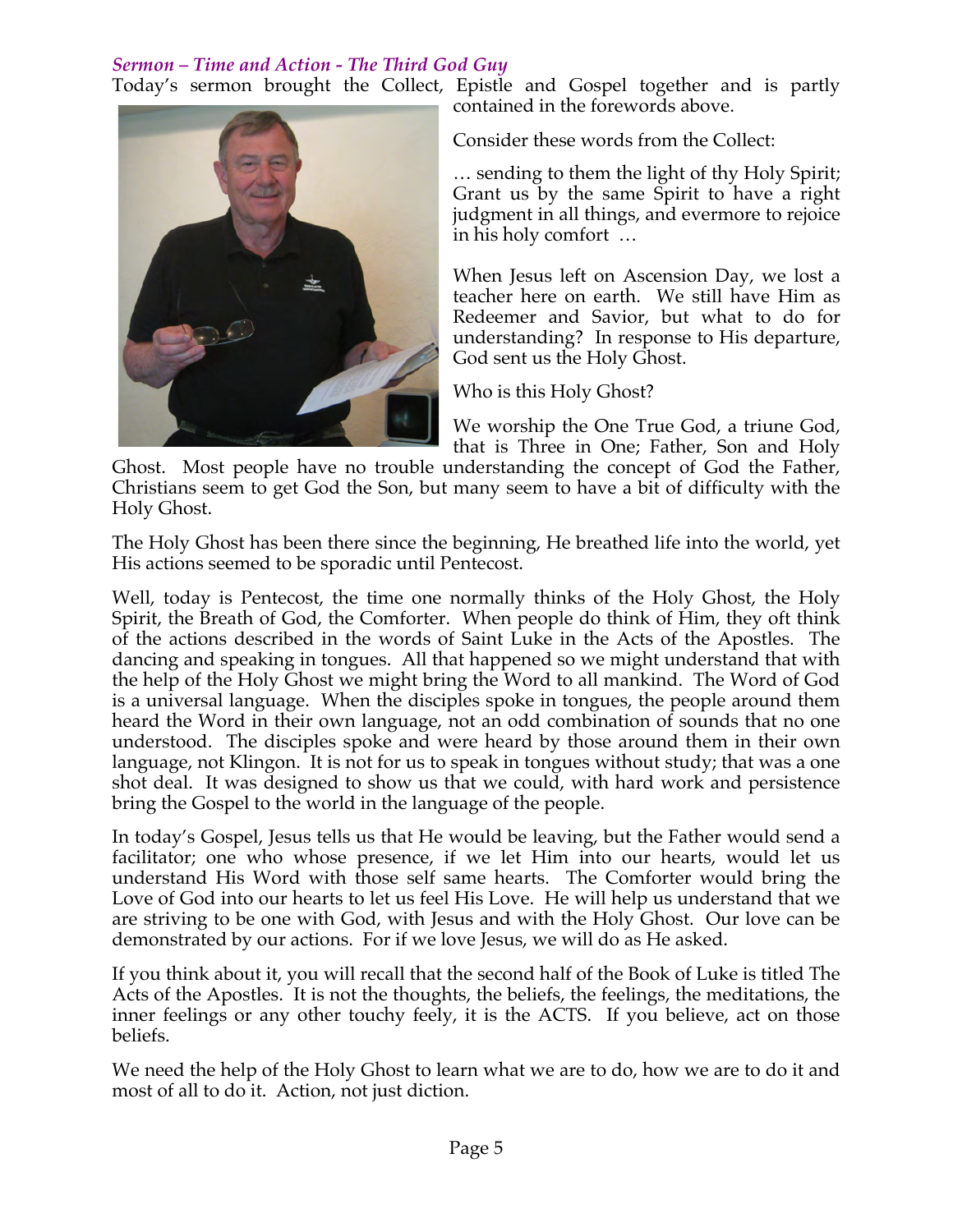### *Bishop Ogles' Sermon*

We are oft fortunate to get copies of Bishop Jerry's sermon notes. Today is one of those

Sundays. Today's sermon starts off with the collect. It will give you a lot to consider in your heart.

#### **Sermon Whitsunday 27 May 2012 Anno Domini**

*19 The woman saith unto him, Sir, I perceive that thou art a prophet. 20 Our fathers worshipped in this mountain; and ye say, that in Jerusalem is the place where men ought to worship. 21 Jesus saith unto her, Woman, believe me, the hour cometh, when ye shall neither in this mountain, nor yet at Jerusalem, worship the Father. 22 Ye worship ye know not what: we know what we worship: for salvation is of the Jews. 23 But the hour cometh, and now is, when the true worshippers shall* 



*worship the Father in spirit and in truth: for the Father seeketh such to worship him. 24 God is a Spirit: and they that worship him must worship him in spirit and in truth. 25 The woman saith unto him, I know that Messias cometh, which is called Christ: when he is come, he will tell us all things. 26 Jesus saith unto her, I that speak unto thee am he*. (John 4:19-26)

#### Pentecost, commonly called Whitsunday.

*The Collect.*

 **GOD**, who as at this time didst teach the hearts of thy faithful people, by sending to them the light of thy Holy Spirit; Grant us by the same Spirit to have a right judgment in all things, and evermore to rejoice in his holy comfort; through the merits of Christ Jesus our Saviour, who liveth and reigneth with thee, in the unity of the same Spirit, one God, world without end. *Amen.* **O**

#### ¶ This Collect is to be said daily throughout Whitsun Week.

 We have hitherto observed the Church Season from Advent to Whitsunday (today) of the present year. The entire church year is like the budding of a beautiful rose in revealing the completed works of Christ for us.

 In today's text, Jesus had begun his ministry on Jordan Banks at His baptism, performed His first Miracle at a Wedding Feast at Cana of Galilee, and then determines that "*He must needs go through Samaria*." This is more than a quaint phrase from Shakespearean English. Why did Jesus NEED to go through Samaria when this would have been a diversion to the normal course of travel to Galilee? Perhaps we might posit that question much earlier: why did Jesus find it necessary to come to Bethlehem as a babe, or to be baptized like unto us, or to do so many marvelous works and wonders among us, or to readily go to the cross and die in our stead? The answer, of course, is that He must satisfy the foreordained purpose and grace of God the Father in saving us…..and, as well, a poor and sinful woman at Jacob's Well, and at an insignificant city in Samaria. Christ must needs go through Samaria because He knew of a woman whose heart was pierced with many wounds that sin had caused in that heart. And He came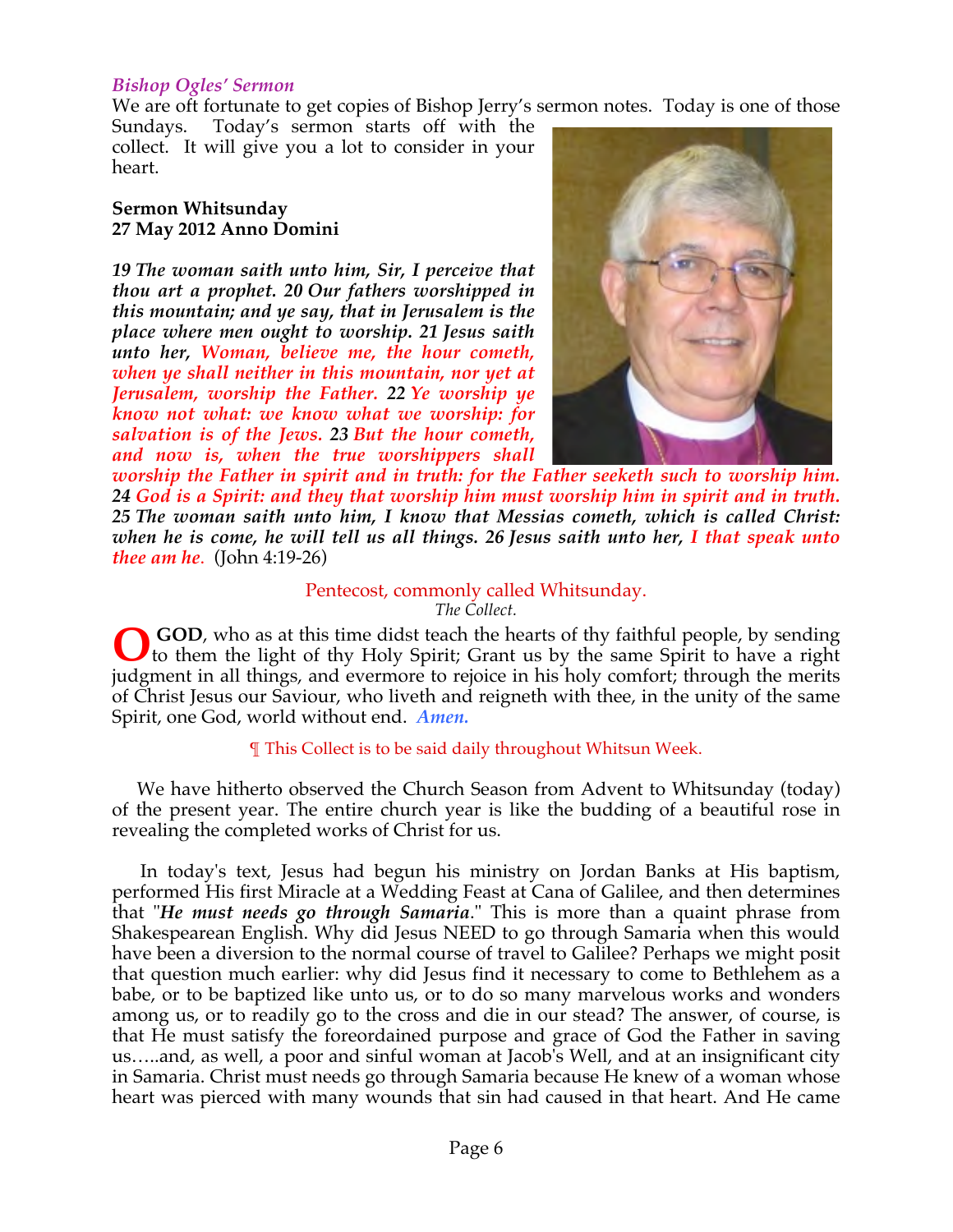not only for that particular woman, but all of the other men and women of Samaria who would be drawn to Him through the testimony of that woman whom no one would have believed prior to her coming to know Christ. Is this not marvelous to know - that He came, two thousand years ago, to a manger in Bethlehem to save multitudes of that land, but also you and me in particular!

 Christ had a rendezvous with an unsuspecting woman whom He had watched many times, through the eyes of the Holy Ghost, come to draw water at an inopportune time of noon to the Well. She thirsted for water, but she knew not that Water which would satisfy not only her thirst but her soul. She brings an empty bucket to be filled, but she also brings an empty heart that needed filling more.

 Our Lord Jesus Christ is foremost a gentleman. The Spanish say: "Jesus es el Senor" He will not impolitely impose upon our hearts without a proper opening. The Lord insightfully engages the woman with a marvelous exchange of wisdom and insight into her character and present circumstance. Doesn't He engage us in the same manner? Have we ever gone through the usual exercise of the day when, suddenly, we meet someone, or have an experience, that is totally unplanned but which changes our whole day? The woman got out of bed as usual that day. She avoided the women of the city and their gossip by going to the Well at the unusual hour of greatest heat – Noon. But there she met someone whom she considered to be a Stranger. Perhaps He had been to her, but she had been no stranger to Him for He knew of every secret of her heart. He knows the secrets of our hearts as well and nothing is hidden from His understanding.

 As the two discuss the matter of water, the poor woman's heart is focused on water that lies fifty feet or so beneath the surface in the bottom of a Well; but Christ makes reference to that Water which comes down from Heaven – the Water of Life which He freely offers. An empty heart can hold much of this Water once it opens to the Giver. Our hearts are also made to be receptacles of that Water of Life if we open them to the Giver.

 The woman claims not to have a husband, and Jesus confirms that she does not have, for the five she has had before are not her husbands, and the one with whom she lives now is not her husband. The woman is mystified by this Stranger whom she can not deceive. He knows too much of her to be one of those kinds of men she has known in her past. That is one of the characteristics of Jesus – He mystifies us with His grace, His love, and His Wisdom towards us.

 The woman recognizes that none other than a great prophet could utter such words of understanding. Her sin-dimmed mind is beginning to receive a small and glowing light that leads to an even greater suspicion of who this Figure might be. She says that *Our fathers worshipped in this mountain; and ye say, that in Jerusalem is the place where men ought to worship*. Now her mind is turned from earthly water to that which Christ offers. She is curious to know more.

 *21 Jesus saith unto her, Woman, believe me, the hour cometh, when ye shall neither in this mountain, nor yet at Jerusalem, worship the Father. 22 Ye worship ye know not what: we know what we worship: for salvation is of the Jews. 23 But the hour cometh, and now is, when the true worshippers shall worship the Father in spirit and in truth: for the Father seeketh such to worship him. 24 God is a Spirit: and they that worship him must worship him in spirit and in truth.* Has that hour yet come for the moslem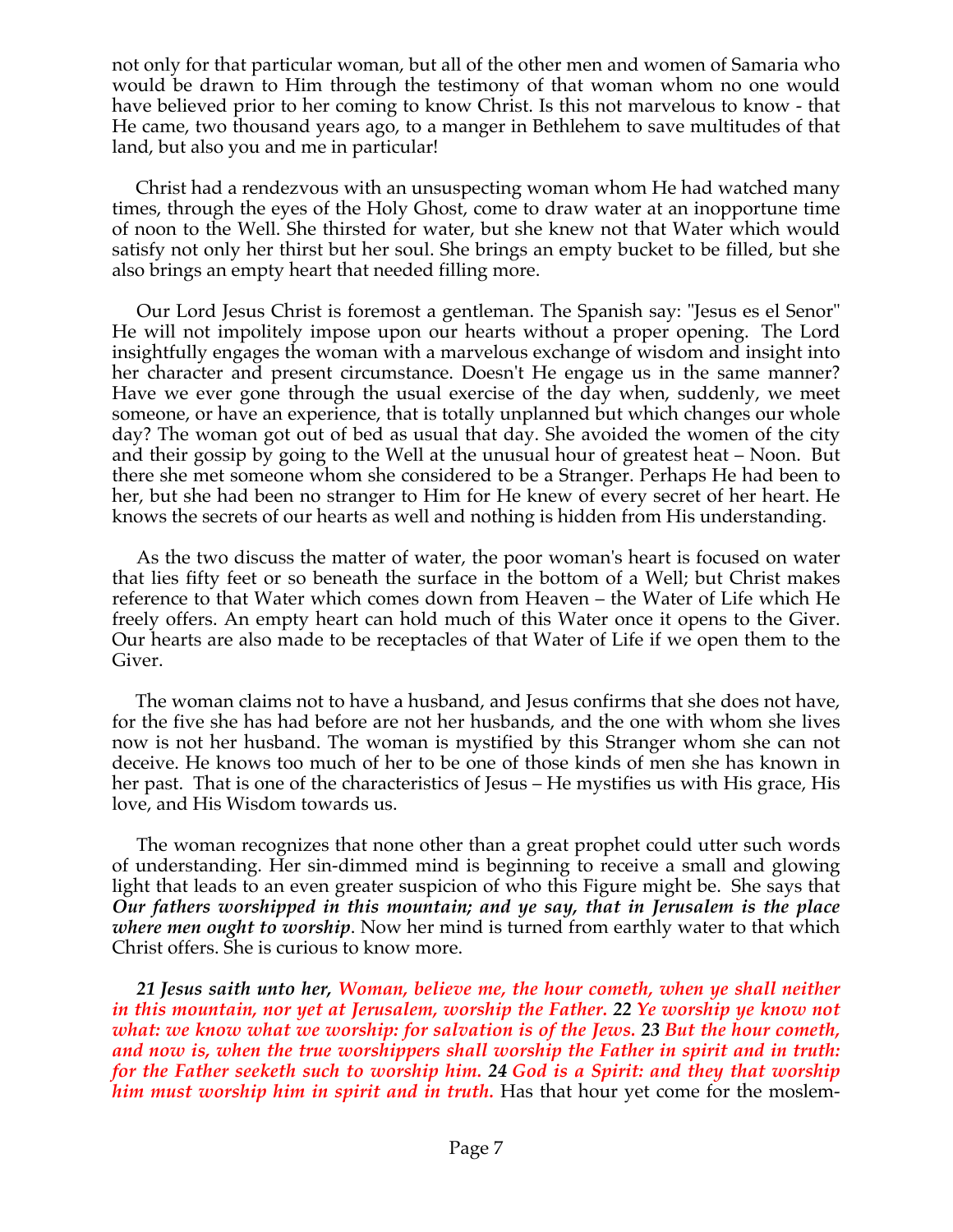infested land of Samaria? Truly it has. We, too, can know what and Whom we worship for Christ has taken upon His perfect Person the flesh of men such as we are. Being sinless, He suffered every pain and temptation that we are heir to. There is not longer any geographic limitation to the worship of God; however, we must worship in Spirit and, at the same time, in Truth. If we have great spirit, but depart from truth, we are not worshipping the True God. If we worship rigidly in Truth but lack the attendant Spirit of Love, we are amiss in our worship. Truth and Spirit combine to the glory of God in worship.

 So the lesson of today's Gospel text reminds us of the fullness of the ministry and Person of Christ. He came in the flesh to minister to us and to be Light unto our path. He died for us sealing the redemption promised to Abraham and his Seed. He was, in fact, that Promised Seed. He rose on the Third Day, according to the Scriptures, and then what? He ascended into Heaven where He sits on the right hand of God to be our constant Advocate and Intercessor. Having physically departed, Christ promised not to leave us comfortless (Greek meaning: orphaned). He must send the Spirit to be our Comforter and Guide in leading us into an understanding of all the truth of Christ revealed in Scripture. A Spirit is not limited in physical properties. The Holy Spirit has the nature to be in a billion hearts at once and leading all in the particular way the Spirit determines. Christ went away in bodily form and sent the Spirit to be a comfort to all of God's people regardless the distance and time that separates them from one another. This is the Glory of Pentecost and Whitsunday! Do you have that Water of Life poured out in your heart by that Holy Spirit of God in Christ today?

# *Bishop Dennis Campbell's Sunday Sermon*

As is oft the case, we are honored to present Bishop Dennis' Sunday sermon presented to his parish. Dennis has a special sermon for the Sunday



after Ascension Day: **God Our Comfort** Psalm 68, Acts 2:1-11, John 14:15-21 Whitsuntide

May 27, 2012 The message of Whitsunday, or, Pentecost, is God our

comforter. The idea of a comforter brings several images to mind. We can think of the sense of comfort the people of ancient Israel felt knowing that the hills surrounding their city made them secure from attack. We can think of the sense of security of a small child embraced in his mother's arms and knowing his father stands, strong and ready to protect him from harm. We can think of the comfort we find in the love of people who love us. We can think of the comfort we find in the love and power of our Saviour, the Good Shepherd, of whom David said, "Thy rod and thy staff, they comfort me." All of these invoke feelings of comfort and security, and remind us that God is our comfort in a way no human person or institution can ever be.

Let's think together about two ways in which God is our comfort. First, He is our comfort in the work of Christ who gave Himself on the cross, that "whosoever believeth in Him should not perish, but have everlasting life." There once was a barrier, called, sin, that kept us from God. Christ bore our sin in His own flesh, and when His body died on the cross, our sin died with Him. So that barrier is gone. We have free access to God through Christ. And Christ Himself spoke comforting words (we call them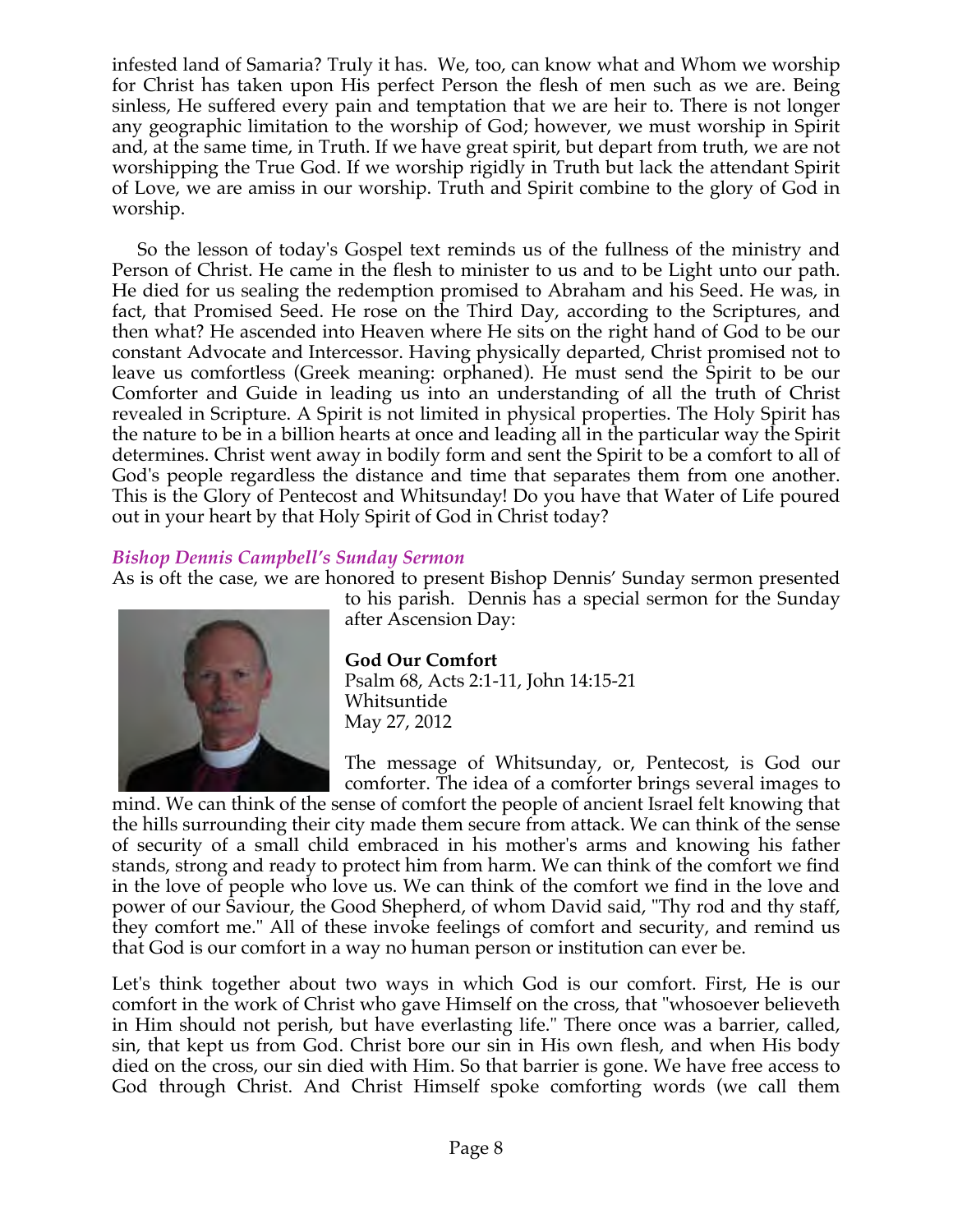"comfortable words" in Holy Communion), saying "Come unto me, all ye that labour and are heavy laden, and I will give you rest. Take my yoke upon you, and learn of me; for I am meek and lowly in heart: and ye shall find rest [comfort] unto your souls." Second, He is our comfort as He dwells in our souls through the Holy Spirit. If you are in Christ, that is, if you truly believe in Christ as He is revealed in Scripture, God lives in you. He makes His home in you, and He brings you into Himself to enable you to live in Him. The great God of eternity, almighty, all wise, all good, all sustaining, lives in you, makes His dwelling, His home, in your being. I have no words to adequately describe such a thing. Every word in every language I know is trite and empty and powerless to express the meaning of this reality. It has to be embraced on a level that is beyond words. Please embrace it.

The Collect for the day is a prayer of thanksgiving for the Gift of the Holy Spirit. God "didst teach" and make us rejoice in the comfort of the Spirit, "through the merits of Christ Jesus our Saviour," we pray in the Collect. The word, "comfort" comes from today's Gospel reading. In John 14:16 our Lord says, "I will pray the Father, and He shall give you another Comforter, that He may abide with you forever." If you look a little further down the page of your Bible you will read in John 14:18, "I will not leave you comfortless." I am going to make a very profound statement here, so please listen intently. Comfort is the opposite of comfortless. There, aren't you glad you have me to explain these intricate theological complexities? But I didn't say that just for a joke. To be comfortless in this world is to dwell in spiritual darkness and despair so deep and heavy it crushes the life out of your soul. Darkness, in this sense means to have no knowledge of ultimate reality, and it means to have no hope of ever gaining such knowledge. It means to have no way of knowing truth or goodness or right morality. It also means to have no way of knowing God, or even if there is a God or not, or whether you're going to Heaven or hell or nothingness. This kind of spiritual darkness is the underlying cause of the despair and angst that grips our world today. Dwelling in darkness, people cannot know whether God exists or not, or what constitutes good choices that contribute to happiness and meaning in life, or if anything "matters" or not. They don't know anything, except that they will die one day, and death scares them because there might be a God and there might be a hell.

Comfortless means to be in spiritual despair because you are left with nothing but your own opinions and experiences upon which to make decisions that will decide your destiny today and forever. Comfortless means to live in the knowledge that any or all of your decisions can be wrong, and probably will be, and there is nothing you can do about it. There is no comfort in this kind of darkness, only an ever widening and deepening whirlpool of despair that will eventually drown you no matter how hard you swim, no matter how good a swimmer you are. Even believing that all people are in the same condition is no comfort. I know people who say they know they're going to hell, but at least they won't be alone. There is no comfort in that. It is only despair multiplied by billions of souls.

But Jesus said He would send the Comforter, and Pentecost is the annual celebration of the arrival of the Comforter of God, the Holy Spirit. The Comforter dispels the darkness and despair I just spoke about. He replaces them with knowledge for He is the Spirit of Truth. He teaches us the things of God. He reveals the truth to us. He gives to us the knowledge of God, and the knowledge of God is life to our minds and souls forever. He dispels our despair by giving the sure and certain hope of our resurrection unto life eternal in the Paradise of God. He enables us to believe. I think this is probably the single, most important work of the Holy Spirit; He makes sense of life for us, He makes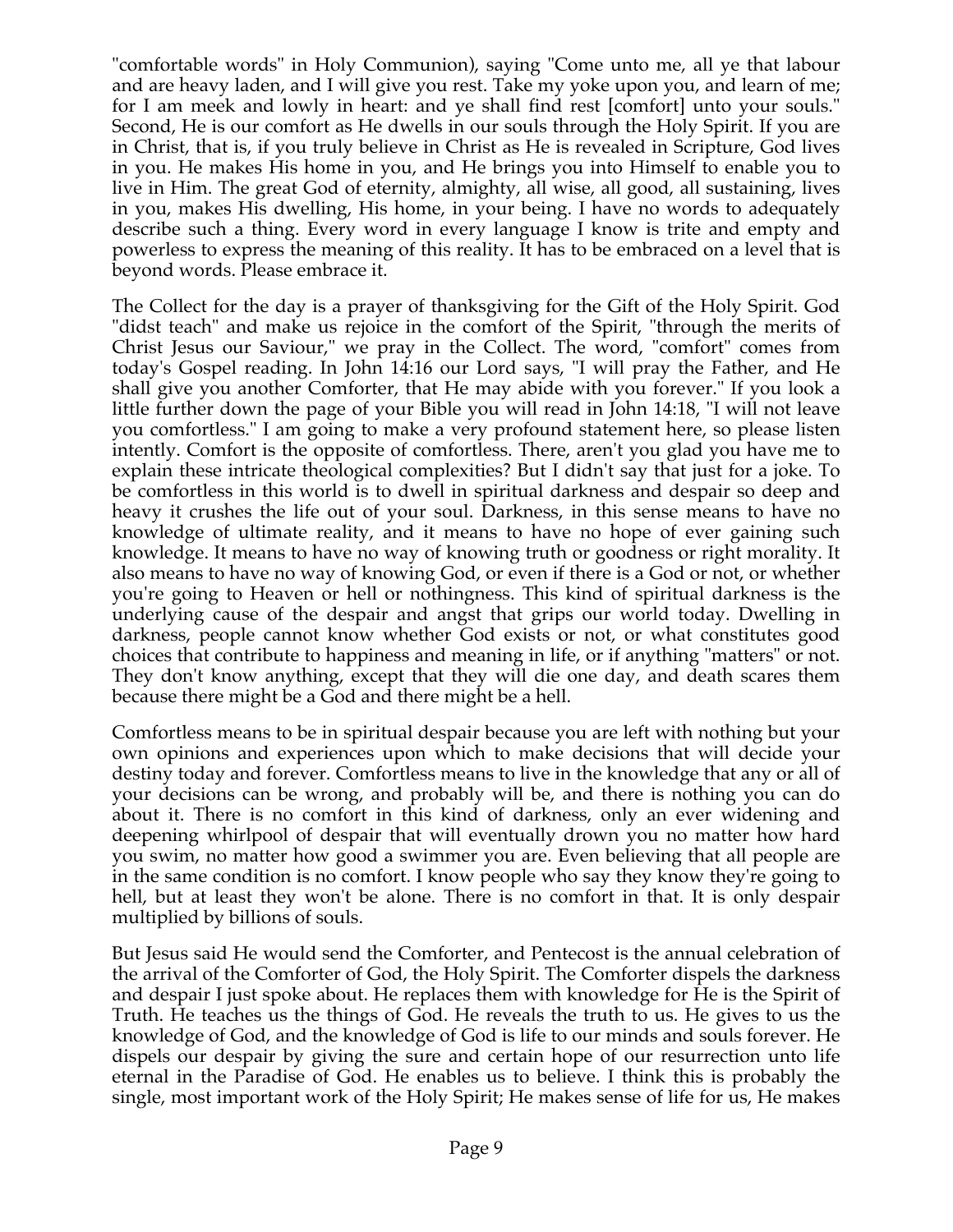sense of God for us, He makes sense of the Bible for us, and then He enables us to believe what He has taught us, so we may receive the gift of eternal life by faith.

Then, the Holy Spirit, comforts us by enabling us to abide in the faith forever. He keeps our faith alive. That doesn't mean it will always be a bright and shining bonfire. Sometimes, I know, it will only be a smoldering ember, barely hanging on. But it will hang on. Isaiah 42:3 says of God, "A bruised reed shall he not break, and the smoking flax shall he not quench." There will be times when the trials of the world, the flesh, and the devil will make your faith feel like a smoking flax; like the barely glowing edge of the candle wick after the flame has been extinguished. He won't let it stop glowing. He will keep it alive. He will not quench it Himself, and He will not allow anything else to quench it. He will bring us into that place of unimaginable joy, and we shall dwell in the House of the Lord forever. That is comfort to the soul.

I must make one more important point before I end this sermon. The arrival of the Holy Spirit on the Day of Pentecost 2,000 years ago marks the beginning of the New Age; not as it is defined by a current fad, but as it is defined in the Bible. It marks the beginning of the end time and the last days; not as they are defined by current pop theology, but as the Bible refers them, as the final era and the last kind of day before God brings this present creation to an end and ushers in the Kingdom of God in complete fullness. It is the character, not the number, of the days that make these the last days. It is the character, not the place on the calendar, that makes our era the end time. You will save yourself much needless grief and prevent yourself from being fooled by those who say they have the return of Christ all figured out if you will simply learn and remember this; the end times are the era in which the promises of God in the Old and New Testament begin to come into fulfillment. The last days are the days when the plan of God for His creation begins to become reality. The Lord is gathering His elect and bringing them into His Kingdom, which is the Church. He is forgiving their sins and making them right with God and with each other. In the fullness of time He will end creation as we know it, and will restore it to its original goodness, populated by people who know, love and obey Him. The details of this plan are hidden in the mind of God, but the knowledge that it is happening is comfort to His people.

So God is our comfort in ways nothing else can be. And His comfort is primarily the comfort of the soul of those who "truly repent and unfeignedly believe his holy Gospel" which is the promises of God" declared unto mankind In Jesus Christ our Lord." One of those promises is that He Himself will draw us into Himself and dwell within His people by His Holy Spirit.

"O God, who as at this time didst teach the hearts of thy faithful people, by sending to them the light of thy Holy Spirit; Grant us by the same Spirit to have a right judgment in all things, and evermore to rejoice in his holy comfort; through the merits of Christ Jesus our Saviour, who liveth and reigneth with thee, in the unity of the same Spirit, one God, world without end. Amen.

-- +Dennis Campbell

Bishop, Anglican Orthodox Church Diocese of Virginia Rector, Holy Trinity Anglican Orthodox Church Powhatan, Virginia www.HolyTrinityAnglicanOrthodoxChurch.org www.lifeinthescriptures.blogspot.com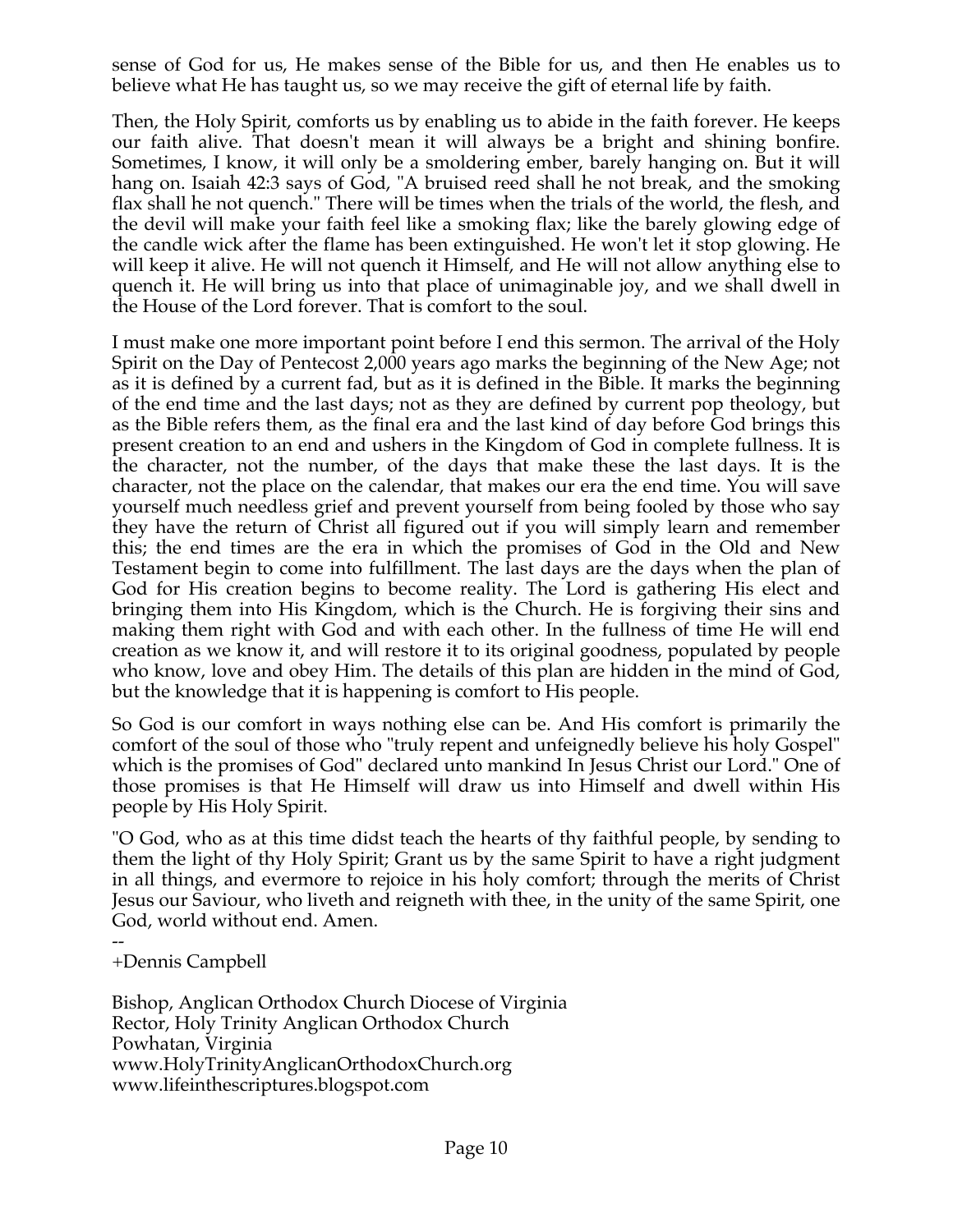# *Guest Sermon from Bishop George W. Conner*

George Conner is the Presiding Bishop of the Anglican Episcopal Church. He

graciously provided a copy of his sermon notes for Whitsunday. I think you will find his sermon different than those usually published here, quite enjoyable and quite instructive. I am confident you will enjoy it.

### **Quo Vadis - A Sermon for Whitsunday, 27 May 2012**

Today's Epistle lesson, Acts 2: 1-11 relates events on the day of Pentecost, variously calculated to have occurred sometime in the years 29 to 33. Often Pentecost, or Whitsunday, is called the "birth of the Christian Church" since it provided the reassurance of our Lord to His Apostles and early followers. that He,



through the actions of the Holy Ghost, would be with them always. I want to skip some years afterwards, to the reign of the Emperor Nero (64-68 AD), and the persecutions of the early Christians in the Roman Empire, including the traditional martyrdoms of Saints Peter and Paul.

Persecution of the early church occurred sporadically almost from the beginning, but the government under Nero first sanctioned it. In 64 AD, a great fire ravaged Rome. Nero took the opportunity provided by the destruction to rebuild the city in the Greek style and begin building a large palace for himself. People began speculating that Nero had set the fire himself in order to indulge his aesthetic tastes in the reconstruction so, according to historians, the eccentric emperor placed the blame on the Christians for the fire in an effort to divert attention from himself. Nero was quite insane, and is reported to have tortured Christians with great cruelties for his own enjoyment. The Roman historian Tacitus wrote:

"Besides being put to death they [the Christians] were made to serve as objects of amusement; they were clad in the hides of beasts and torn to death by dogs; others were crucified, others set on fire to serve to illuminate the night when daylight failed. Nero had thrown open his grounds for the display, and was putting on a show in the circus, where he mingled with the people in the dress of a charioteer or drove about in his chariot. All this gave rise to a feeling of pity, even toward men whose guilt merited the most exemplary punishment; for it was felt that they were being destroyed not for the public good but to satisfy the cruelties of an individual."

Despite these extreme brutalities, Nero's persecution was local and short-lived. However, it was the <u>first official persecution</u> and marked the <u>first time</u> the government distinguished Christians from Jews. After Nero, it became a capital crime to be a Christian, although pardon was always available if one publicly condemned Christ and sacrificed to the gods.

*Quo Vadis* is a 1951 epic film made by MGM in Technicolor. adapted from Henryk Sienkiewicz's classic 1896 novel of the same name. Thanks to this year's Lenten and Easter programming by Turner Classic Movies, I was able to view *Quo Vadis* again and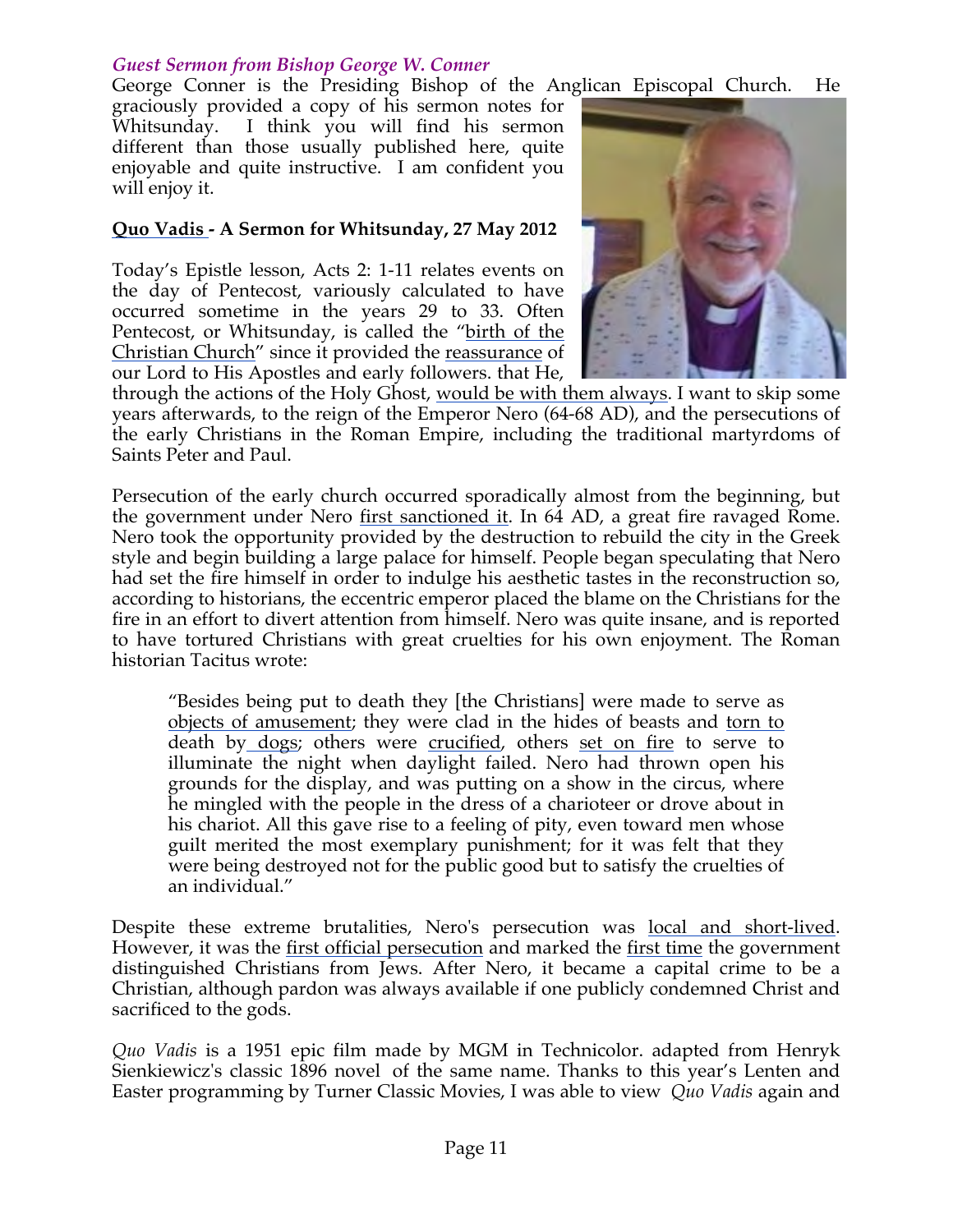record it. It also is available in DVD format from a number of sources. I commend it to you.

*Quo vadis?* is a Latin phrase meaning "*Where are you going*?" or "*Whither goest thou*?" The title refers to an incident reported in the apocryphal Acts of Peter. Peter was fleeing from likely crucifixion in Rome at the hands of the government. Along the road outside the city he met a risen Jesus. Peter asked Jesus "*Quo vadis?*", to which our Lord replied, *"I am going to Rome to be crucified again"*. Peter thereby gained the courage to continue his ministry and returned to the city, eventually to be martyred.

The phrase also occurs a few times in the Vulgate translation of the Bible, notably in John 13:36, when Peter asks Jesus the same question, to which our Lord responds, *"Whither I go, thou canst not follow me now; but thou shalt follow me afterwards."*

When I was in the tenth grade, the film Quo Vadis came to my hometown of Jackson, Mississippi. It played at the Lamar Theater, only two blocks from Central High School. My friends and I all went to see it. The film didn't disappoint.

The action takes place in ancient Rome from AD 64–68, a period after Emperor Claudius' illustrious and powerful reign, during which the new corrupt and destructive Emperor Nero ascends to power and eventually threatens to destroy Rome's previous peaceful order.The main subject of the film is the conflict between Christianity and the corruption of the Roman Empire. The characters and events depicted in the film are a mixture of actual historical figures and situations and fictionalized ones.

The film tells the story of a Roman military commander, Marcus Vinicius (played by Robert Taylor), returning from the wars, who falls in love with a devout Christian, Lygia (played by Deborah Kerr). Marcus slowly becomes intrigued by her religion. Their love story is told against the broader historical background of early Christianity and its persecution by Nero, played by Peter Ustinof. Nero's atrocities become increasingly more outrageous and his acts more insane. When he burns Rome and blames the Christians, Marcus goes off to save Lygia and her family. Nero captures them and all the Christians, and condemns them to be killed in the arena.

Marcus is arrested for trying to save Lygia. In prison, Peter (played by Finlay Currie), who has also been arrested after returning to Rome upon a sign of the Lord, marries the couple. Eventually, Peter is crucified upside-down.

Nero's wife, who lusts after Marcus, devises a diabolical revenge for his rejection of her. Lygia is tied to a wooden stake in the arena. A wild bull is also placed there, and Lygia's bodyguard giant, Ursus (played by Buddy Baer) must try to kill it with his bare hands, otherwise Lygia will be gored to death. Marcus is tied to the spectator's box and forced to watch, much to the horror of his officers, who also attend the spectacle. When all seems hopeless, Ursus is able to break the bull's neck. Hugely impressed by Ursus' courage, the crowd exhorts Nero to spare them, which the emperor is not willing to do. However, Nero's four other advisors vouch for the mob's demands by putting their thumbs up as well. Marcus then breaks free of his bonds, leaps into the arena, freeing Lygia with the help of the loyal troops from his legion, and announces that General Galba is at that moment marching on Rome, intent on replacing Nero. The crowd, now firmly believing that Nero, and not the Christians, is responsible for the burning of Rome, revolts. Nero flees to his palace, where he strangles his wife to death, blaming her for attempting to scapegoat the Christians. Then, a palace slave who was once in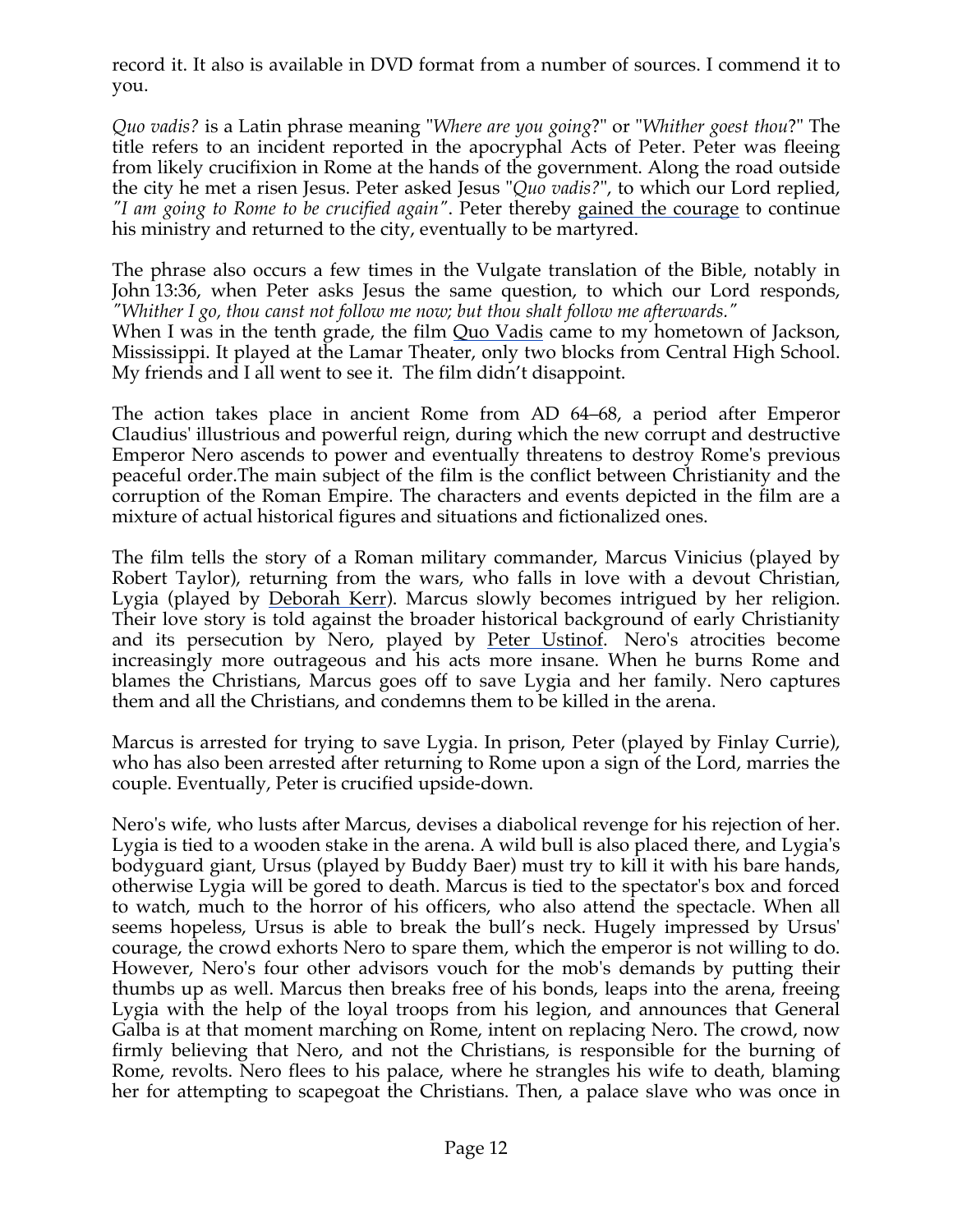unrequited love with Nero aids him to kill himself before the mob catches him.

Marcus, Lygia and Ursus are now free, and leave Rome. By the roadside, Peter's shepherd's crook, which he had left behind when he returned to Rome, has miraculously sprouted flowers. As the film ends, the radiant light intones, "*I am the way, the truth, and the life*."

I was particularly impressed with the music score for the movie, composed by Miklos Rosza. I wrote to Mr.Rosza to ask whether or not the score might be available for purchase. He actually replied to my inquiry, a very pleasant letter, but answering in the negative. I was able, not long afterwards, to find the music as a piano transcription at a music store. I promptly gave it to our organist at Galloway Methodist Church in Jackson which I attended as a child and teenager. She played several of the selections from this music during services for a number of years afterwards.

Here are some take-home lessons: the Christian Church has been under persecution for most of its history. Today we regularly see rampant persecutions in Africa, Asia, and throughout much of the rest of the world, mostly by militant Islam, but also by other non-Christian religions and secularists. The Church also is under persecution in this country by the ACLU, by militant atheists, by Marxists, by Muslims, and even by the policies of our own federal government.

American Christians aren't now being killed in arenas, but open warfare has been declared against Christian beliefs and practices by the current national administation. Long-established moral doctrines and dogmas of the Roman Catholic Church and its institutions have been assaulted . In so doing, the administration attacks <u>orthodox</u> Christians of all denominations, including our own. It assails Christian belief in the sanctity of marriage and the family. It attacks human life itself, at its beginning and through its end, by support of the abortion of the unborn, infanticide of the newborn, and by promoting policies that can only be described as euthanasia. Such poliies establish "health guidelines" which discriminate against the elderly, the handicapped, the chronically ill, and those who are considered to be unworthy of life because of their perceived mental inferiority. These policies will surely intensify in coming years.

I believe that we, as Christians, must "wake up and smell the skunk cabbage". I believe that we are obligated to protest, by our deeds and by our giving, those policies of our so-called "leaders" that dehumanize the life given to us by our Creator. Each one of us must recognize that godly action is required. Said actions won't necessarily be identical, but in aggregate, they should and must be to the glory of God the Father and His Son, our Lord.

On this Whitsunday, let us give thanks for those Christian groups that promote freedom of religion, the sanctity of human life, and the preservation of the Godestablished family. Let us pray for the strength and wisdom to do what we must to return our nation to righteousness. And let us support those groups such as Barnabas Aid, which minister to the persecuted Christian Church throughout the world.

Let's go back to the original question asked of our Lord by St. Peter: *Quo Vadis?* Whither goest Thou? Today the question may well be asked of each of us by our Lord: Where are WE going?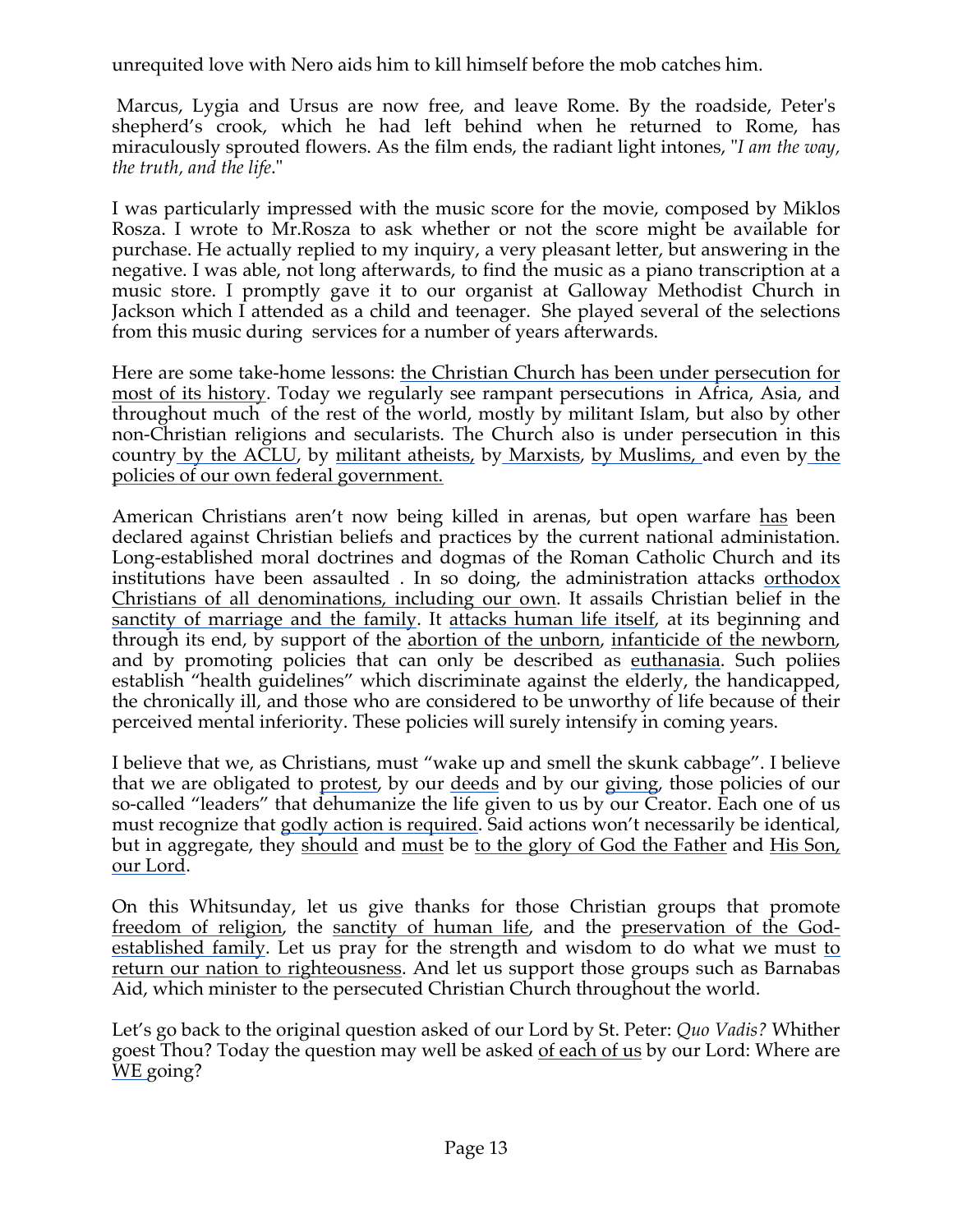# LET US PRAY:

A charge to keep I have, A God to glorify, A never-dying soul to save, And fit it for the sky. To serve the present age, My calling to fulfill: O may it all my powers engage To do my Master's will! Arm me with jealous care, As in Thy sight to live; And O Thy servant, Lord, prepare A strict account to give! Help me to watch and pray, And on Thyself rely, Assured, if I my trust betray, I shall for ever die.

#### *New Nametags*

We had no new nametags today.

#### *After Church Hospitality*

Sadly, no after church snacks. With no fatted dog nut in sight, we set straight off to work after church. Fatted dog nuts next week!

After church goodies providers as currently signed up:

| Date         | Name                                                       |
|--------------|------------------------------------------------------------|
| 3 June 2012  | <b>Opportunity Available - Trinity Sunday</b>              |
| 10 June 2012 | <b>Opportunity Available - First Sunday after Trinity</b>  |
| 17 June 2012 | <b>Opportunity Available - Second Sunday after Trinity</b> |
| 24 June 2012 | <b>Opportunity Available - Third Sunday after Trinity</b>  |
| 1 July 2012  | <b>Opportunity Available - Fourth Sunday after Trinity</b> |

*People in our Prayers* - http://faithfulcenturionprayerteam.blogspot.com/

# **Why? Prayer is an extremely important activity.**

It is not that God knows not our needs, for He surely does. Yet, Jesus commanded us to ask God for those same needs. In addition to the obvious of asking God for help, offering thanksgiving and the like, prayer helps us focus our thoughts on how we might do God's work.

The Prayer Team of the Church of the Faithful Centurion was established to help our members and fellow Christians pray for those in need and to give thanks as well for the blessings we have been granted.

#### **Who can be on the list? Do I have to be a member of the Church of the Faithful Centurion to be prayed for?**

No! The only qualification to be on the list is that you want our prayer team to pray for you. We are Christians and are happy to pray for you, no matter who you are. If you want help from God, you are our kind of people.

# **What is the commitment from the prayer team?**

Each member of the team will pray for the desired outcome at last once per day.

# **How do I get myself or someone else on the prayer list?**

You can email one of the prayer team leaders: Jack - jack@faithfulcenturion.org or Dru -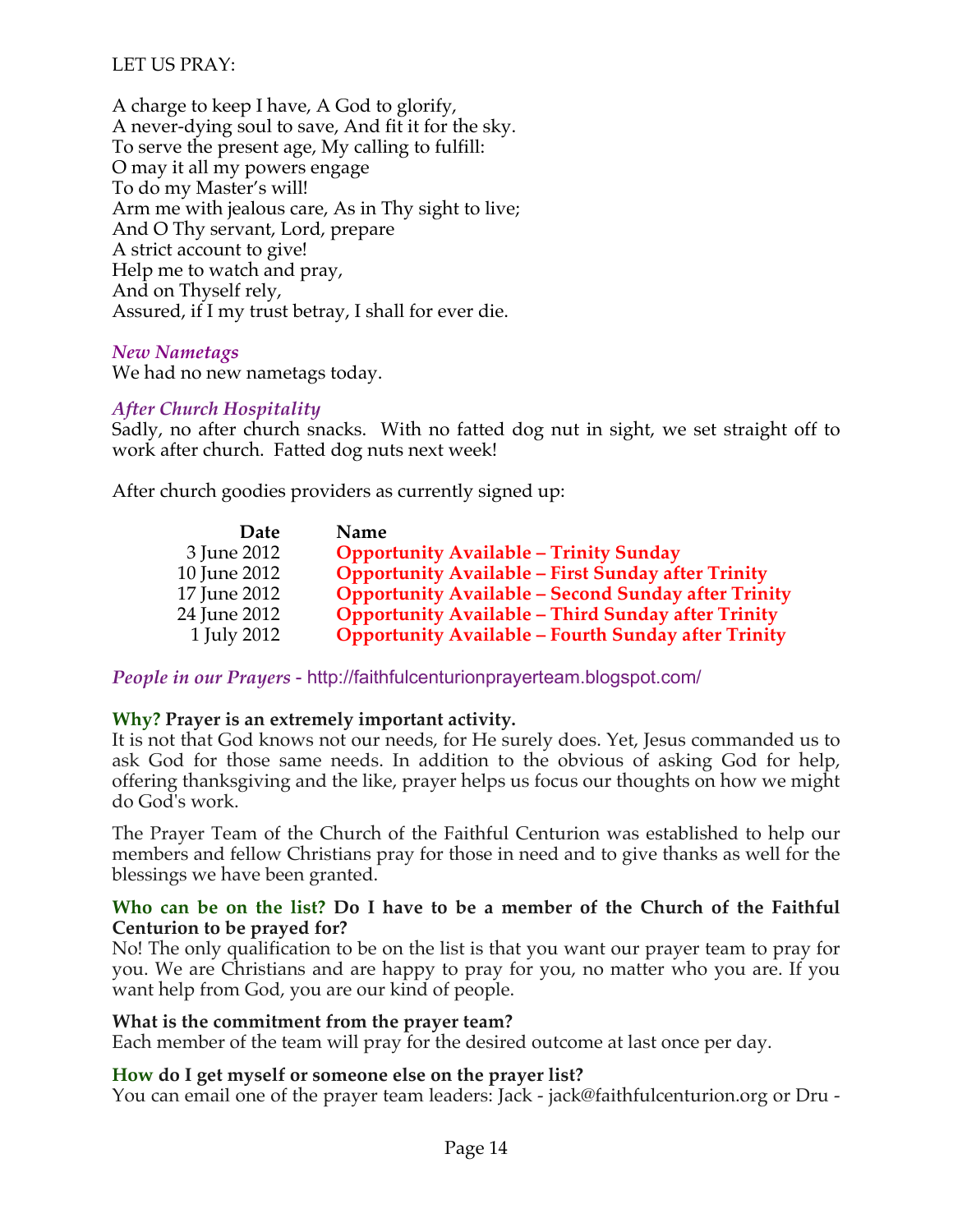dru@ faithfulcenturion.org, or call the church office at (619) 659-3608 or fill out a prayer card at church.

# **What should I ask for?**

Depends on what you want. Some people merely want God to be asked to heal their ills and be mentioned by their first name, others want a specific outcome and / or have more of their personal information known to the team. Ask for what you want. It is your desire and need for prayer the team is attempting to meet. For typical examples, see the list below.

# **Updating the Team**

If you are on our prayer list, or if you have submitted a person that you have asked us to pray for, please update one of the team members or Hap in person, by telephone or email. It helps to be able to pray specifically for these individuals including their specific needs; plus if they get better, it is nice to give thanks!

Please note that on the yellow (maybe green or orange if you get an old one) cards at church, you can ask that those to be prayed for have their names disseminated to the prayer team. Those names will be said in church and appear here. Or, you can ask that their names and purpose be kept confidential, then only Hap will know to pray for them.

#### *Prayer List Notice – If you have someone on the prayer list and their needs have changed, please let us know. We'd like to update our prayers to reflect the need and most important to give thanks!*

# *Travel*

*Mona Mukerji* traveled from England to Pakistan recently, in order to commemorate the opening of a church she and her extended family had built in the town of Stunzabad, Pakistan, a very volatile area. Also, Mona's brother was a very, very renowned priest or bishop, in Lahore until he passed away. This family is heavily involved in uplifting Christians in Pakistan; as we know, they have their work cut out for them. God bless them and keep them safe.

# *Move*

- *Ryan Hopkins* has moved to Dillsburg, Pennsylvania, to study Dressage Riding through June 2013. Please pray for God's guidance in his life as he works and studies.
- *The Thomas Family* is on a short tour assignment in Guam for the next 15 months. Please pray for the assignment to continue to go well for Kurt and for Mary and the kids to make new friends. In particular pray that Kristyna and Mitchell will develop good friends and school mates there so as to further their development as both Christians and citizens. Things seem to be going well where the sun rises on the United States, so keep praying! Give thanks and ask for continued good developments.

# *Birthday*

Laurel Bessesen celebrated her 89<sup>th</sup> birthday on 26 April 2012.

# *Homebound or Infirm*

*Sara's mother* is in a state of deteriorating health, both physically and mentally. On 30 January 2012, she broke her hip and had a partial hip replacement. She is not doing well. Please pray for peace of mind for her and the ability for both Sara and her mother to put their cares and worries on God's shoulders so they can deal with the many problems involved.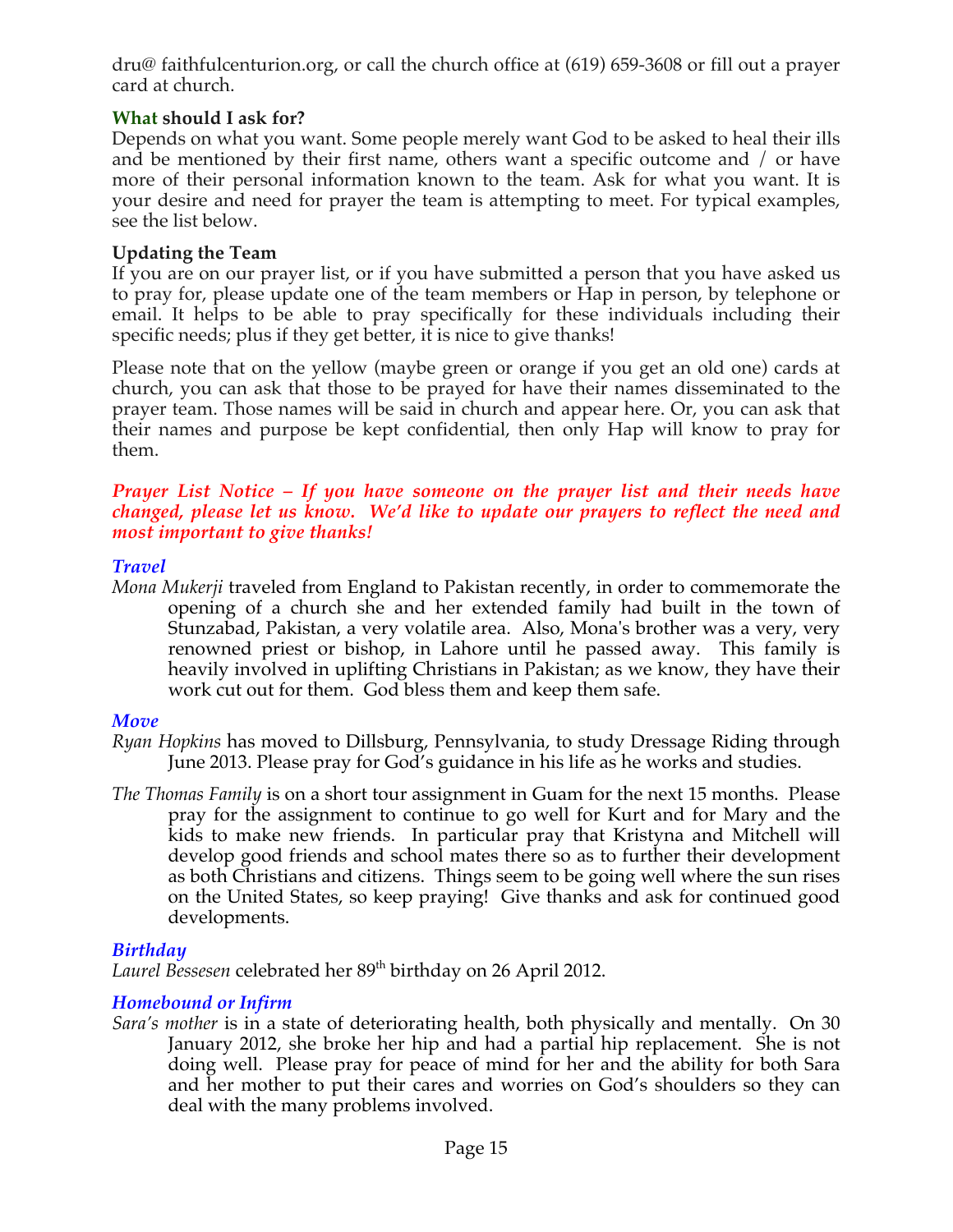# *Departed*

- *Arthur Gregr*, father of Brett Gregr, passed away on 16 March 2012. Please give thanks for his life here and pray for peace of mind and trust in God for his family who remain behind, in particular his son Brett.
- *Jackson Babcock*, father of Hope DeLong, passed away on 14 March 2012. Please give thanks for his life here and pray for peace of mind and trust in God for his family who remain behind, in particular his daughters Lisa, Faith and Hope.

# *Nearing the end of their time here on earth*

*Alice Berry* has cancer which has now spread past her vocal cords and into her brain. She is grateful to be with her husband Larry in her own home. Her time on earth is limited. Please pray for a peaceful transition from this world to home for Alice; that she, Larry and their family can keep their trust in the Lord and not worry, pray the transition will be smooth.

# *In need of a miracle or understanding of God's Plan*

*Todd* and *Kenny* have both been fighting osteocarcinoma for over five years and have been told their time here on earth is nearing its end, absent a miracle from God. Both are ready to go home and leave the pain, but would like to stay. Please pray for them and their families.

# *Healing*

- *Sylvia Lee,* Sandra Lee's mother, has progressive lumbar stenosis and sciatica, which is causing increasing pain in her back and weakness in her legs. Sylvia has already had mobility issues because of the strokes she had almost 20 years ago. She uses a wheelchair and walker as it is. Various pain pills and injections have not helped, so now it is time for a consultation with a surgeon. If this continues and Sylvia gets to the point where she can't walk or even stand, they will have to face moving out of the house they've lived in for 45 years. Please pray for strength, healing and easing of pain for Sylvia and her family's continued faith and in God as the Great Physician. They pray for help to listen to God's voice and guidance through this journey together.
- *Sara Simmons* sustained a fractured right knee as the result of a fall on a slate patio. She is now in a leg brace, but is still challenged for mobility. Please pray for patience for Sara and her husband Bill, as well as rapid and complete healing.
- *Kay Denton* (Mrs. Kay) got a blood clot, which affected two of her fingers. She underwent an angiogram which seemingly had the desired result and the Eveready Bunny rebounded once again. Please pray a prayer of thanksgiving for the positive outcome and pray for continued peace of mind for Mrs. Kay and her family. Give thanks for her trust in the Lord and her positive attitude.
- *Izaiah Urista (4*) has a brain tumor. He was playing with his older sister, Jade, at McDonald's when she noticed he wasn't using his right side to climb, etc. Jade took her brother to their mother after which they realized he couldn't lift his arm. They took him to the hospital where it was discovered he has a brain tumor. He will undergo about 18 months of chemo to see if the tumor will shrink. At this point they do not think they can do anything else for him. Please pray for strength and guidance for Izaiah and his entire family, as well as provide guidance for medical treatment team.

*James L. Cavanah* had surgery the afternoon of 10 February 2012, to remove two small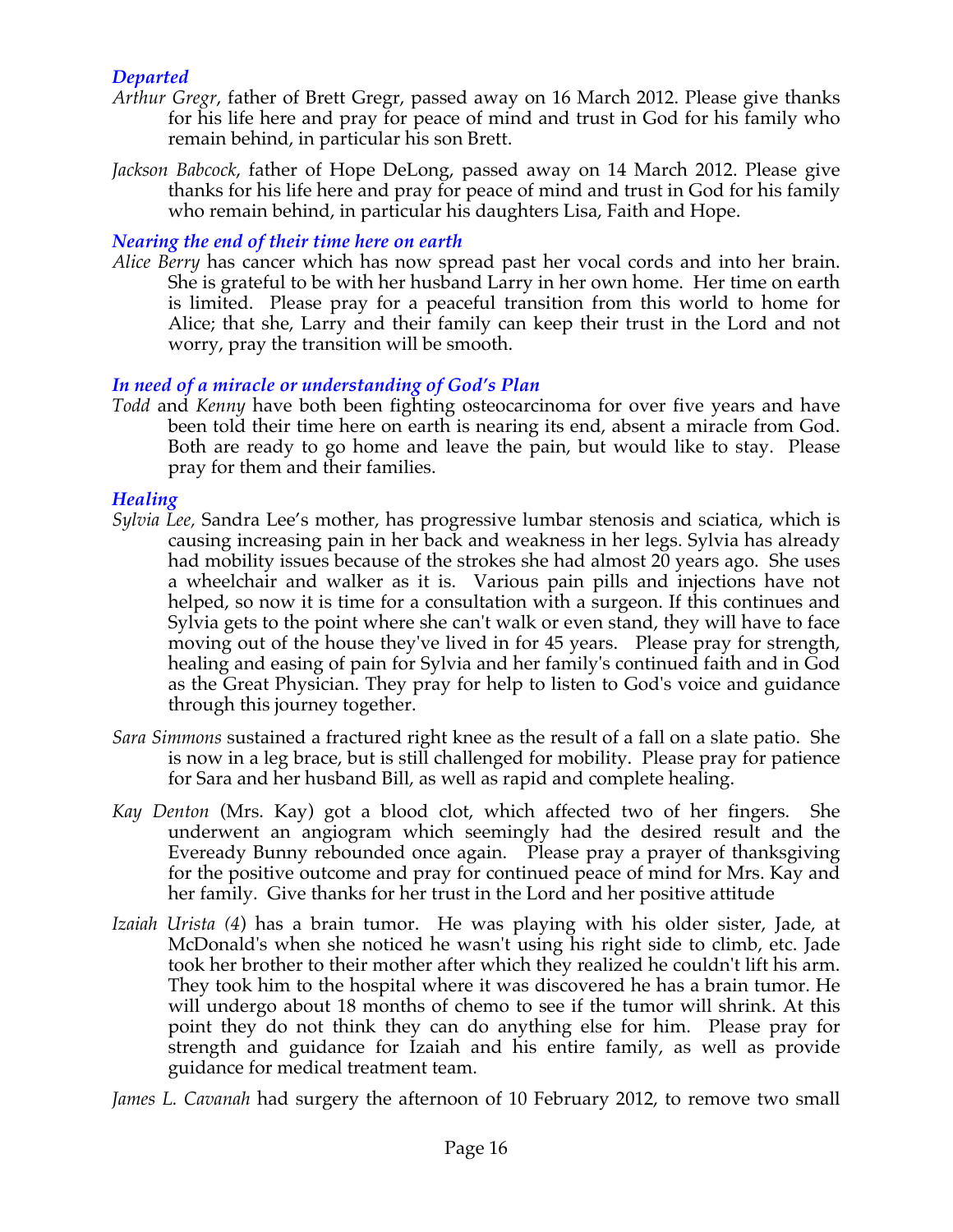but cancerous tumors. James is a minister with the AOC in Savannah, Georgia. Please pray for his recovery and remission from the cancer. Give thanks for the surgery and pray for both him and his family to allow God to carry their worries while he recovers.

- *Bill Aitken* had a third abdominal surgery on 22 November 2011. This time the tumor was removed. Bill is having difficulty keeping the doctor's instructions, please pray for help for him to do so. Please pray that Bill might live a long and healthy life to the honor and glory of God. Pray also for peace of mind for Bill and his wife Sara.
- *Gil Garcia* is back in the VA hospital trying to get a grip on his skin. Give him a call at (909) 499-3665. Please pray for peace of mind for Gil and his wife Mary.
- *Dotty Valkenaar* had successful surgery for a shoulder ligament problem on 28 February 2012. Physical therapy seems to be working, but is painful. Please pray for continued recovery and peace of mind through trust in God for Dotty and Lew, her husband, as well as their entire family.
- *Morris Martin, 91,* has had multiple bouts of pneumonia and lost his ability to swallow; he is still trying to regain his ability to swallow. Morris was back in the hospital over Easter as the result of an inadvertent aspiration. He is back in the nursing home and gaining strength. He has a great attitude and trust in God. Pray for continued gain of strength and peace of mind for Morris and his family, in particular his son Paul. Pray for his trust in our Lord and for both him and his family to let God carry their worries while he recovers.
- *Steve Sundberg* had a heart attack after Easter. After some time, the medical team treating him decided he was not a candidate for stents and a five-way heart bypass was performed the week of 6 June 2011. Please pray for his complete recovery and for his three children and family who are very worried about him, pray also for his trust in our Lord and for both him and his family to let God carry their worries while he recovers.
- *Matt Alcantara*, age 15, has Osteosarcoma (bone cancer), a very rare and often lethal form of cancer with limited treatment options. This is a disease that is about 90 percent fatal in a couple of years. He has no hip joint on one side, but he walks and swims! Courage? Guts? You bet! Matt just came back from his what is now every four month bone scan – CLEAN! Thanks be to God for the way things have gone. Thanks also for the great faith of Matt and his entire family. Their faith and trust is a wonderful example for each and every one of us. But, now is not the time to stop praying. Actually, it never is the time to stop praying!
- *Judith Clingwall*, is afflicted with Multiple Sclerosis (MS). She is currently in Laurel Place, an extended care facility in Surrey, British Columbia. Judith's condition has worsened recently. She is no longer able to stand, in fact she has a lot of trouble sitting upright. Judith is depressed and wants to go home to watch her birds, which given everything seems unlikely at present. Please pray for her to take an active part in her own life, for her strength, peace of mind, trust in God and remission of the disease so she might return home to her family. Pray also for strength for her husband Martin as he deals with all the problems and stress of Judith's situation.
- *Becky Madden* is paralyzed from the neck down as the result of a tragic shooting accident. Her husband is doing his best to take care of her; it is hard and he is learning the best he can. Please pray for further recovery for Becky, as well as strength and guidance for her husband.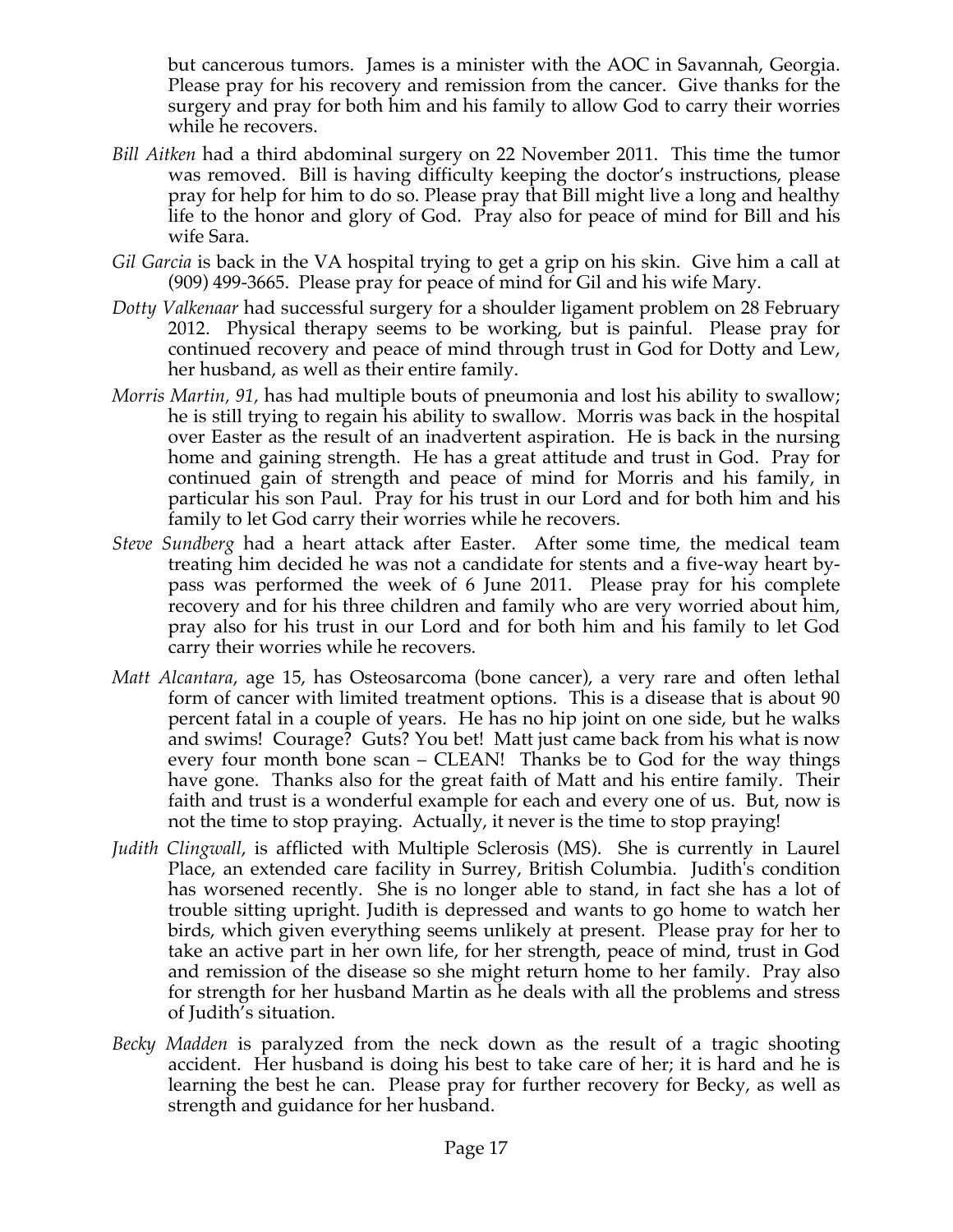- *Betty Macauley,* Tim's mom, fell and cracked her hip. The surgeons were able to put a pin in the hip. She made it home after a week of rehabilitation, which is a good sign. She is now walking with the aid of a walker around the house and wheelchair when out side of house. Tim says she is tough and hanging in there, considering she will be 92 in June. Tim will be heading up to see her for a few days in April. Please pray for her rapid recovery and for a good attitude and most important for trust in God to keep her moving while she is here.
- *Lauralee* underwent a lumpectomy on Friday after Thanksgiving. A further anomaly has been discovered and she had additional preventative radiation treatment. Please pray for a complete remission of the cancer. Pray also Lauralee will maintain her great attitude and trust in God.
- *Luca*, 5 years old, from our church family in Perth, Western Australia, who has just been diagnosed with leukemia. And for his Mum and Dad and extended family.
- *Vince (age 15),* reoccurrence of Osteosarcoma, recent testing found a nickel sized tumor in his lungs. The doctors are consulting with a specialist in Houston. Please pray for guidance for the medical team and for peace of mind for Vince and his family.
- *Obra Gray* continues to take day by day. Please continue to keep Obra in your prayers, and give him the strength of knowing the Lord is with him and will never forsake him. Obra needs security of what lies ahead of him, and only the Lord can grant the solace to answer his prayer.

# *Guidance*

*Sara* asks that you pray for guidance for her as she deals with the stresses of her family and life. Pray that she can separate those things which she can affect from those things which she cannot and give her grace to accept that she cannot do everything and can only change those things within her control.

*Jacquie* to open her heart to God and accept His Love and Grace.

*Hap* and *Ryan* both ask you to pray they might be able to trust God will help them make the right decisions at the right time and not to worry uselessly, to change those things they can change, accept those things they cannot change, sleep well to be able to do the correct things with a clear head and that they will open their hearts to the Holy Ghost.

# *Armed Forces & Contractors*

Airman Donny Patton (Kadena AB, Japan), Jordan (USMC – 29 Palms), Trevor (USAF - KC-10 Boom Operator), Trevor (USN – Whidbey Island, EF-18 Pilot), Kurt Thomas (USN – Guam)

#### *Persecuted*

Around the world, Christians are under attack, not only in the Muslim world, but from Hindus and others in India. Also, they are under continual attack in the name of "Separation of Church and State" in the western world, as it becomes actively atheist or pro-devil buddy. Please pray for God's guidance and protection for all persecuted Christians and those around them.

#### *Thanksgiving*

*Ryan and David Hopkins* give thanks for safe travel to Dillsburg, Pennsylvania.

#### *Various Special Requests*

We ask that you pray, please ask God that the Holy Ghost might give you insight into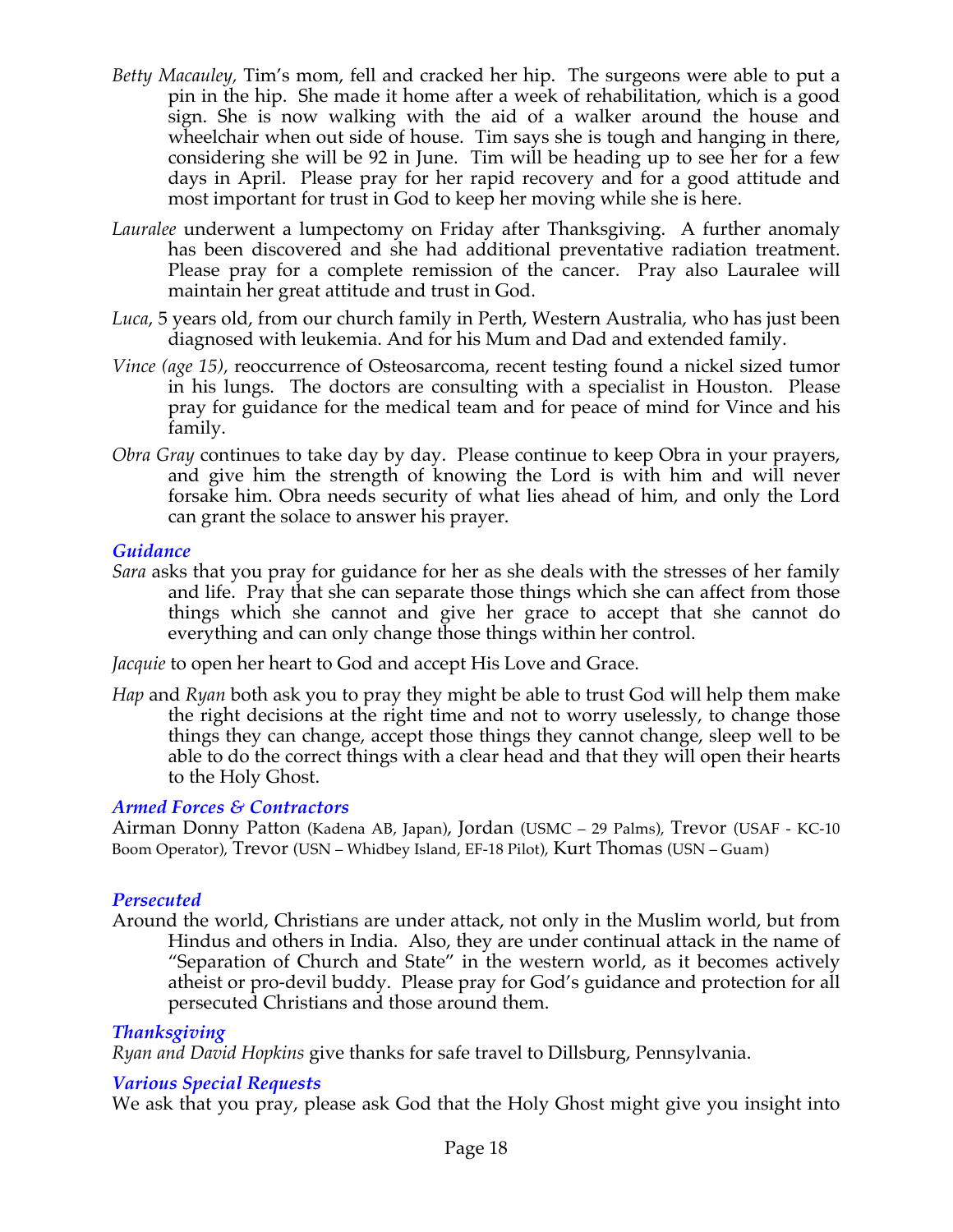how you might make the lives of your friends and family better. Remember helping others is not just those who you don't know!

Please join us in praying that the *Free Teen Guitar Class* will be continue to be an opportunity for God to work in the lives of the kids and their families. Please ask God to guide the class to new opportunities to make Him known to others. Help us to let the love of our Lord shine through us into their lives, putting Him first, so that He might enter in to their hearts and lives.

# *Question that only you can ask*

What would you like to know about our history, what we believe, what we do or how we operate? Hap is looking for material for the continuing education class and *Thought for the Day* material. Help us help you. Please send your question to Hap so we all can get an answer. Just because you don't know the answer to your question doesn't mean you are the only one who doesn't know. But, if you don't ask, no one will know.

# *I'd like to get a different point across or announce something*

If you have a different point of view, I would be happy to give you room to get your point across. While this publication is my perspective on events, I recognize not everyone may agree and that some people would like to express their own opinion. If you want to write something, please forward your item to Hap (with a note as to whether or not you would like editing help) to: hap@faithfulcenturion.org.

# *Epistleers*

We post the list of Epistle Readers in the Sunday Report each week so you can either plan your attendance or your pre-reading as the spirit so moves you.

# **Date Reader**

| 3 June 2012<br>10 June 2012<br>17 June 2012<br>24 June 2012 | Dru Arnold - Trinity Sunday<br>Dru Arnold – First Sunday after Trinity<br>Dru Arnold - Second Sunday after Trinity<br>Dru Arnold – Nativity of St. John Baptist,<br>superseding the Third Sunday after Trinity |
|-------------------------------------------------------------|----------------------------------------------------------------------------------------------------------------------------------------------------------------------------------------------------------------|
| 1 July 2012                                                 | Dru Arnold – Fourth Sunday after Trinity                                                                                                                                                                       |
| 4 July 2012                                                 | Dru Arnold – Independence Day                                                                                                                                                                                  |
| 8 July 2012                                                 | Dru Arnold - Fifth Sunday after Trinity                                                                                                                                                                        |
| 15 July 2012                                                | Dru Arnold - Sixth Sunday after Trinity                                                                                                                                                                        |
| 22 July 2012                                                | Dru Arnold – Seventh Sunday after Trinity                                                                                                                                                                      |

# *The near future, as well as Next Sunday*

3 June 2012 – Trinity Sunday – Morning Prayer - Service start time 1000 (10:00 am); welcome or gathering songs before the service at 0945 (9:45 am); **Time 1000 (10:00 am); Location – 10603 Burrell Way, Descanso, CA**

10 June 2012 – First Sunday after Trinity – Morning Prayer - Service start time 1000 (10:00 am); welcome or gathering songs before the service at 0945 (9:45 am); **Time 1000 (10:00 am); Location – 10603 Burrell Way, Descanso, CA**

17 June 2012 – Second Sunday after Trinity – Holy Communion - Service start time 1000 (10:00 am); welcome or gathering songs before the service at 0945 (9:45 am); **Time 1000 (10:00 am); Location – 10603 Burrell Way, Descanso, CA**